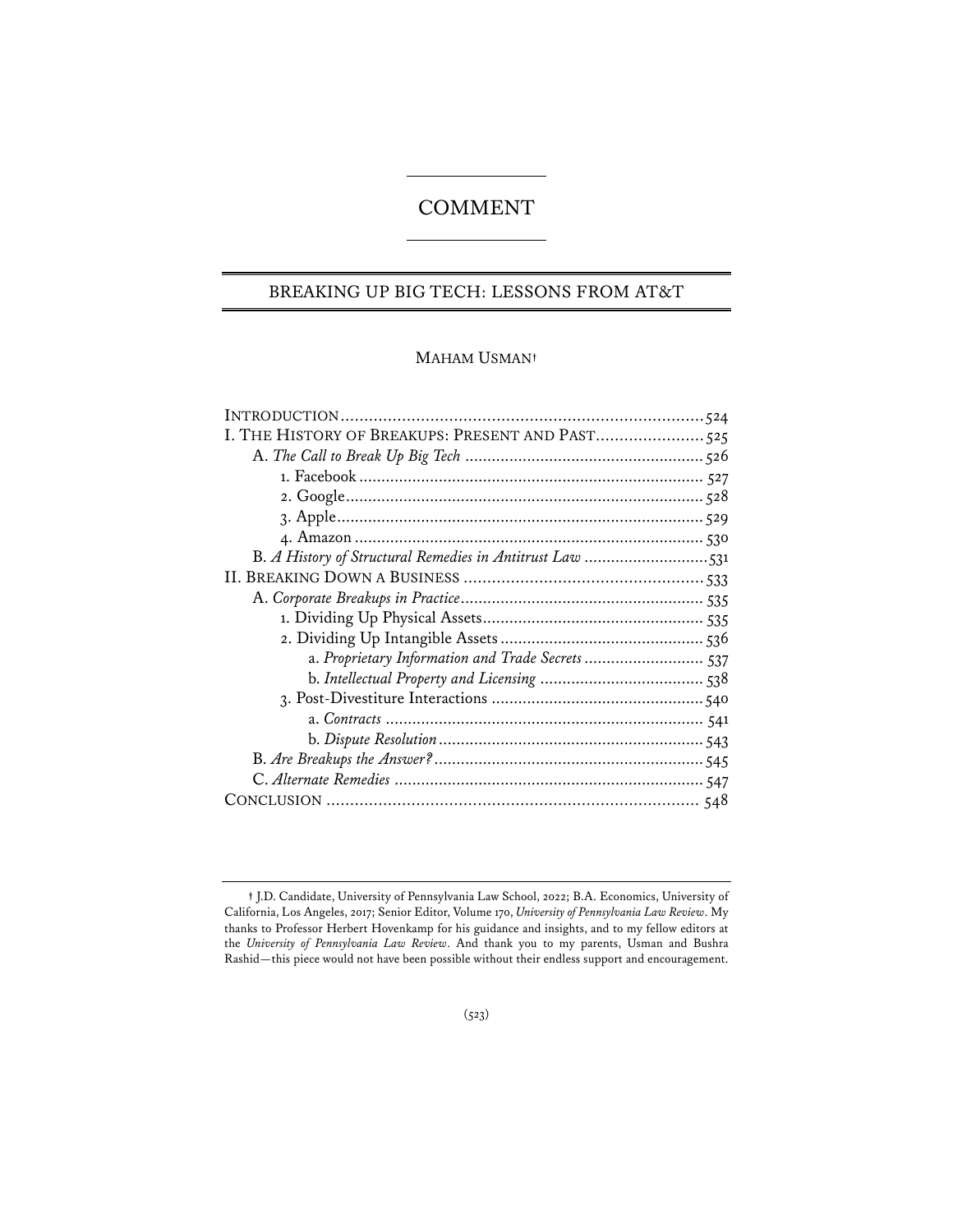#### **INTRODUCTION**

It's no secret that antitrust law is having its moment in the sun—and technology is the target. In recent years, Senator Elizabeth Warren proposed breaking up the "Big Tech"**<sup>1</sup>** companies as part of her presidential campaign platform,**<sup>2</sup>** and former Assistant Attorney General Makan Delrahim spoke passionately about addressing competition issues in the technology industry in his parting speech.**<sup>3</sup>** Constituents and politicians on both sides of the aisle are in favor of breaking up Big Tech companies, making this an issue with bipartisan support.**<sup>4</sup>**

However, opinions by experts on whether the breakup of Big Tech is a valuable and viable solution are far-ranging. Despite strong advocacy by some that breaking up Big Tech companies is the best solution to the competition issues present in the technology sector, these proposals are often stated in basic terms with little specificity.**<sup>5</sup>** Likewise, opposition to breaking up Big Tech often cites administrability by the courts as a key obstacle but does not provide specificity as to why this undertaking is out of the court's abilities.**<sup>6</sup>**

In this Comment, I will explore in detail whether a breakup of the "Big Tech" companies is feasible given the unique nature of the technology business. Characteristics that are central to today's technology companies, such as zero-price business models and advantageous network effects, were not present during the last breakup in United States antitrust history with

**4** Rani Molla, *Poll: Most Americans Want to Break Up Big Tech*, VOX (Jan. 26, 2021, 2:20 PM), https://www.vox.com/2021/1/26/22241053/antitrust-google-facebook-break-up-big-tech-monopoly [https://perma.cc/XZ7A-HFV8] ("Some 59 percent of people surveyed in the online poll said they supported breaking up big tech monopolies, including 24 percent who said they strongly support it.").

**5** *See* Warren, *supra* note 2 (stating which companies should be broken up but giving little detail on how assets should be divided).

**<sup>1</sup>** "Big Tech" is used in this Comment to refer collectively to the four major technology companies referenced herein: Facebook, Google, Apple, and Amazon.

**<sup>2</sup>** Elizabeth Warren, *Here's How We Can Break Up Big Tech*, MEDIUM (Mar. 8, 2019), https://medium.com/@teamwarren/heres-how-we-can-break-up-big-tech-9ad9e0da324c [https://perma.cc/4J2U-S33Z].

**<sup>3</sup>** Makan Delrahim, Assistant Att'y Gen., Antitrust Div., U.S. Dep't of Just., "A Whole New World": An Antitrust Entreaty for a Digital Age (Jan. 19, 2021), https://www.justice.gov/opa/speech/ assistant-attorney-general-makan-delrahim-delivers-final-address [https://perma.cc/2L6R-PFYL] ("The events of recent days have laid bare the extraordinary influence of tech giants in matters of public policy. But if we don't find a way to harness that market power into partnership with democratic policy-making, we risk devastating outcomes for our civil democratic society.").

**<sup>6</sup>** *See* Robert W. Crandall, *The Failure of Structural Remedies in Sherman Act Monopolization Cases* 4 (AEI-Brookings Joint Ctr. for Regul. Stud., Working Paper No. 01-05, 2001) (describing how the courts could be slow to anticipate changes in technology and the industry); *see also* Rory Van Loo, *In Defense of Breakups: Administering a "Radical" Remedy*, 105 CORNELL L. REV. 1955, 1965 (2020) ("Much of the intellectual foundation of the opposition to breakups comes from the Chicago School. These scholars have theorized that it is quite difficult to know what makes a firm appeal to consumers. . . . Since courts and regulators are unlikely to be able to figure such questions out, a governmental breakup would risk ruining what consumers value most about the company.").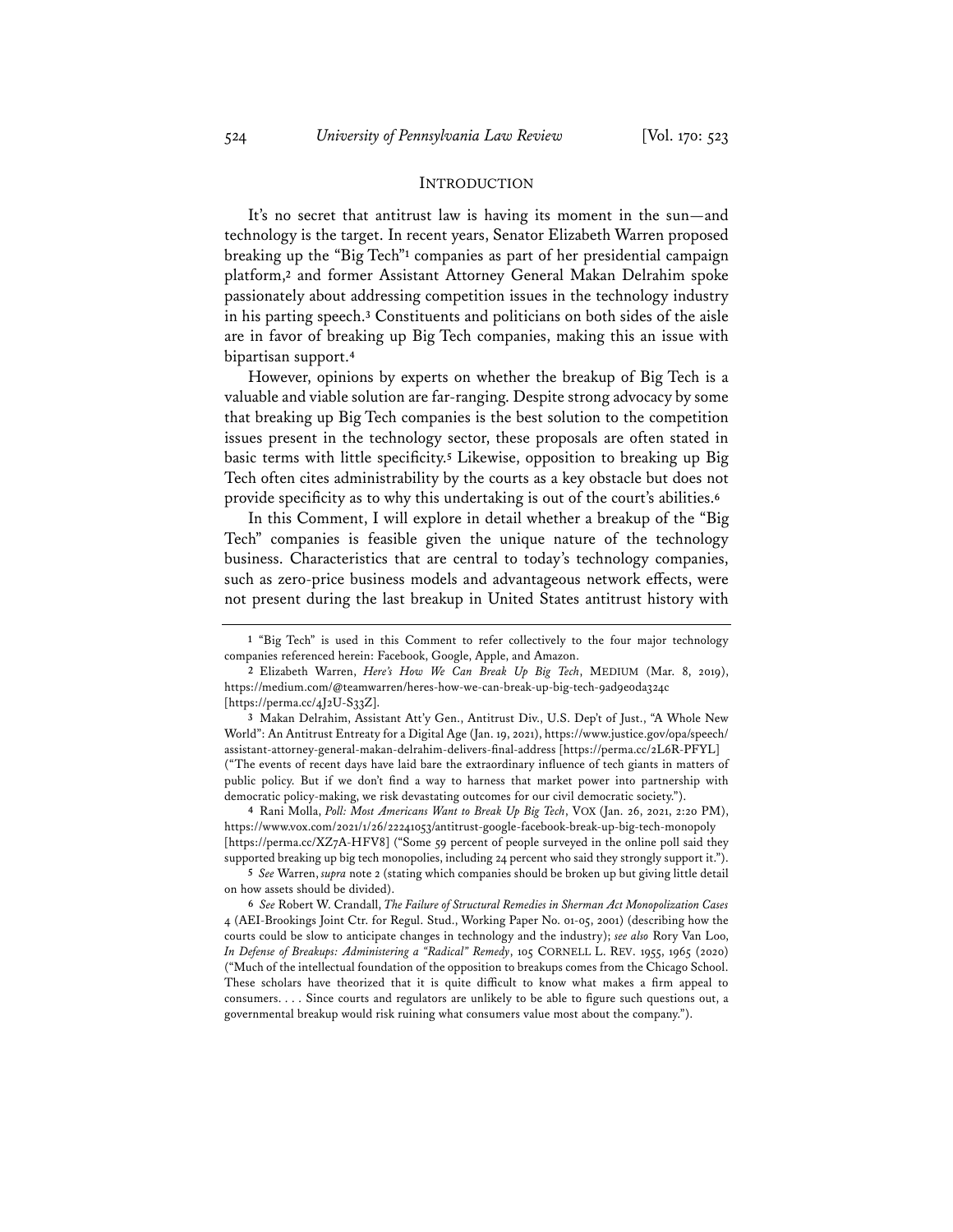the divestment of Bell from AT&T. These novel factors should thus be taken into account when evaluating any proposal to break up Big Tech.

This Comment also uses specific examples from the business models of each of the four Big Tech companies to determine how a division of resources in a breakup could hypothetically affect those operations. Based on those scenarios, I will draw inferences on whether a structural remedy like a breakup or spinoff is advisable and whether the resulting companies would be able to function properly in the market after the divestiture. Since there has been so much recent endorsement for utilizing structural remedies in the current Big Tech federal antitrust lawsuits, advocates should appropriately analyze the mechanics of breakups and spinoffs and the potential effects they could have on companies and consumers alike.

Part I discusses the application of structural remedies in United States antitrust history as well as the abundance of support for these remedies when discussing market competition issues in the technology sector. Following that background, Part II delves into the specific factors involved in a breakup. It discusses the different challenges in dividing up physical and intangible assets as well as the post-divestiture monitoring and oversight that will be required. It also evaluates whether breakups are the most effective solution to the antitrust violations alleged in the technology industry and discusses alternative remedies that could be used instead.

# I. THE HISTORY OF BREAKUPS: PRESENT AND PAST

In the United States, the purpose of antitrust law is to preserve competitive markets and produce a high output of goods in a sustainable market.**<sup>7</sup>** Promoting economic welfare is the main focus rather than solving social or political issues.**<sup>8</sup>** Two types of remedies can be applied by courts in response to antitrust violations: behavioral, which try to limit firms from engaging in specific anticompetitive behaviors, and structural, which essentially dismantle companies so that the anticompetitive behavior is no longer possible or beneficial.**<sup>9</sup>** Structural remedies have been sparingly used in the United States, but recently have become a popular solution to suggest in response to Big Tech's dominance of the technology sector.**<sup>10</sup>**

**<sup>7</sup>** Herbert Hovenkamp, Opinion, *Antitrust Remedies for Big Tech*, REGUL. REV. (Jan. 18, 2021), https://www.theregreview.org/2021/01/18/hovenkamp-antitrust-remedies-big-tech [https://perma.cc/FZ9X-JG4L].

**<sup>8</sup>** Joshua D. Wright & Douglas H. Ginsburg, *The Goals of Antitrust: Welfare Trumps Choice*, 81 FORDHAM L. REV. 2405, 2406 (2013).

**<sup>9</sup>** *See* Lina M. Khan, *The Separation of Platforms and Commerce*, 119 COLUM. L. REV. 973, 980 (2019) (contrasting the use of behavioral and structural remedies in antitrust).

**<sup>10</sup>** *See, e.g.*, *id.* at 973-74 (advocating for the use of structural separations, prohibitions, and remedies); Warren, *supra* note 2 (calling for structural remedies in the context of antitrust).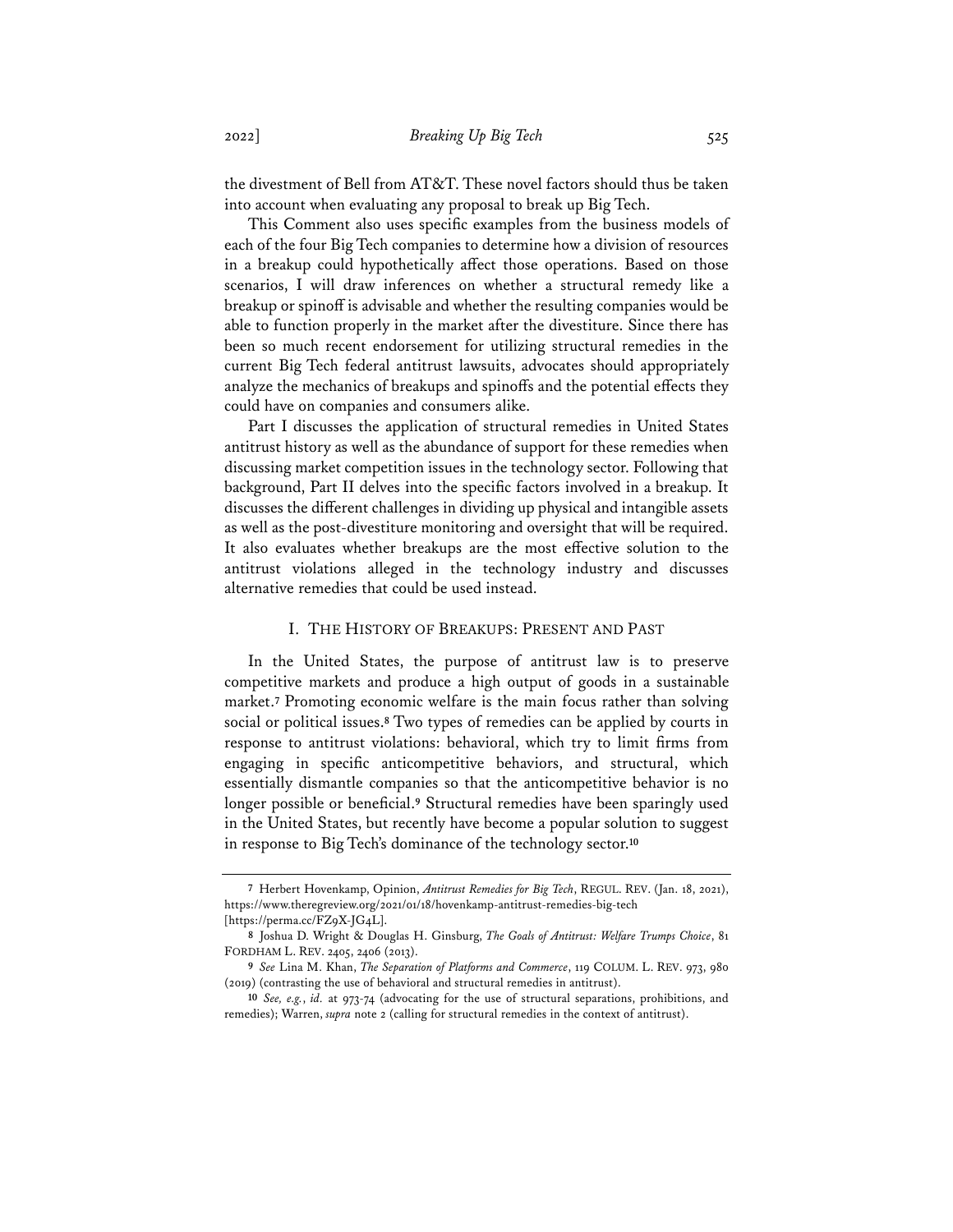#### A. *The Call to Break Up Big Tech*

Over the last few decades, tech companies have become prominent players in the economy. Since 1995, when the companies at the top of the Fortune 500 list like Exxon Mobil, General Electric, and Coca-Cola represented manufacturing and consumer products industries, there has been a huge shift towards the technology sector.**<sup>11</sup>** In 2020, the top five companies were all tech industry giants and Google, the fourth highest company, almost doubled the market capitalization of the first non-technology company, Berkshire Hathaway, which placed sixth on the list.**<sup>12</sup>** These companies rose to power through innovative means, but critics argue that the methods they use to retain their dominant market positions often violate antitrust regulations.**<sup>13</sup>**

Each of the major tech companies, Alphabet (Google), Amazon, Facebook, Microsoft, and Apple are often accused of using anticompetitive business methods and wielding their dominant market position to stifle competitors. In 1998, Microsoft was involved in a notable antitrust lawsuit which resulted in the court ordering a breakup of the company.**<sup>14</sup>** However, Microsoft settled with the Department of Justice ("DOJ") and agreed to share its technology with other companies, so the DOJ abandoned the breakup requirement.**<sup>15</sup>** Currently, two of these four Big Tech giants, Google and Facebook, are currently facing federal antitrust lawsuits in the United States.**<sup>16</sup>** The remaining two, Amazon and Apple, are facing investigations by the Federal Trade Commission ("FTC") and DOJ along with several state Attorney Generals and are also facing scrutiny abroad from the European Union's

**<sup>11</sup>** *See* Gary Hoover, *Most Valuable Companies: The Last 25 Years*, AM. BUS. HIST. CTR. (Aug. 20, 2020), https://americanbusinesshistory.org/most-valuable-companies-the-last-25-years [https:// perma.cc/VY6L-L83U] (depicting a video graph showing the change in the most valuable Fortune 500 companies from 1995 to 2020).

**<sup>12</sup>** *Id.* (listing the top five companies, Microsoft, Apple, Amazon, Google, and Facebook, in that order).

**<sup>13</sup>** *See* Tim Wu, Opinion, *Facebook Cannot Buy Its Way Out of Competition*, N.Y. TIMES (Dec. 12, 2020), https://www.nytimes.com/2020/12/12/opinion/facebook-antitrust.html [https://perma.cc/74WH-SLWG] ("No one faults Facebook for gaining its social networking dominance in the first place, beating rivals like Myspace in the 2000s. The trouble is what it did to hold on to the kingdom.").

**<sup>14</sup>** United States v. Microsoft Corp., 97 F. Supp. 2d 59, 64 (D.D.C. 2000).

**<sup>15</sup>** Revised Proposed Final Judgment at 2-3, United States v. Microsoft Corp., No. 98-1232 (D.D.C. Nov. 6, 2001) ("Microsoft shall disclose to ISVs, IHVs, IAPs, ICPs, and OEMs, for the sole purpose of interoperating with a Windows Operating System Product, via the Microsoft Developer Network ('MSDN') or similar mechanisms, the APIs and related Documentation that are used by Microsoft Middleware to interoperate with a Windows Operating System Product.").

**<sup>16</sup>** Press Release, Fed. Trade Comm'n, FTC Sues Facebook for Illegal Monopolization (Dec. 9, 2020), https://www.ftc.gov/news-events/press-releases/2020/12/ftc-sues-facebook-illegal-monopolization [https://perma.cc/MU7H-N95Z]; Press Release, U.S. Dep't of Just., Justice Department Sues Monopolist Google for Violating Antitrust Laws (Oct. 20, 2020), https://www.justice.gov/opa/pr/ justice-department-sues-monopolist-google-violating-antitrust-laws [https://perma.cc/2LBG-RJV9].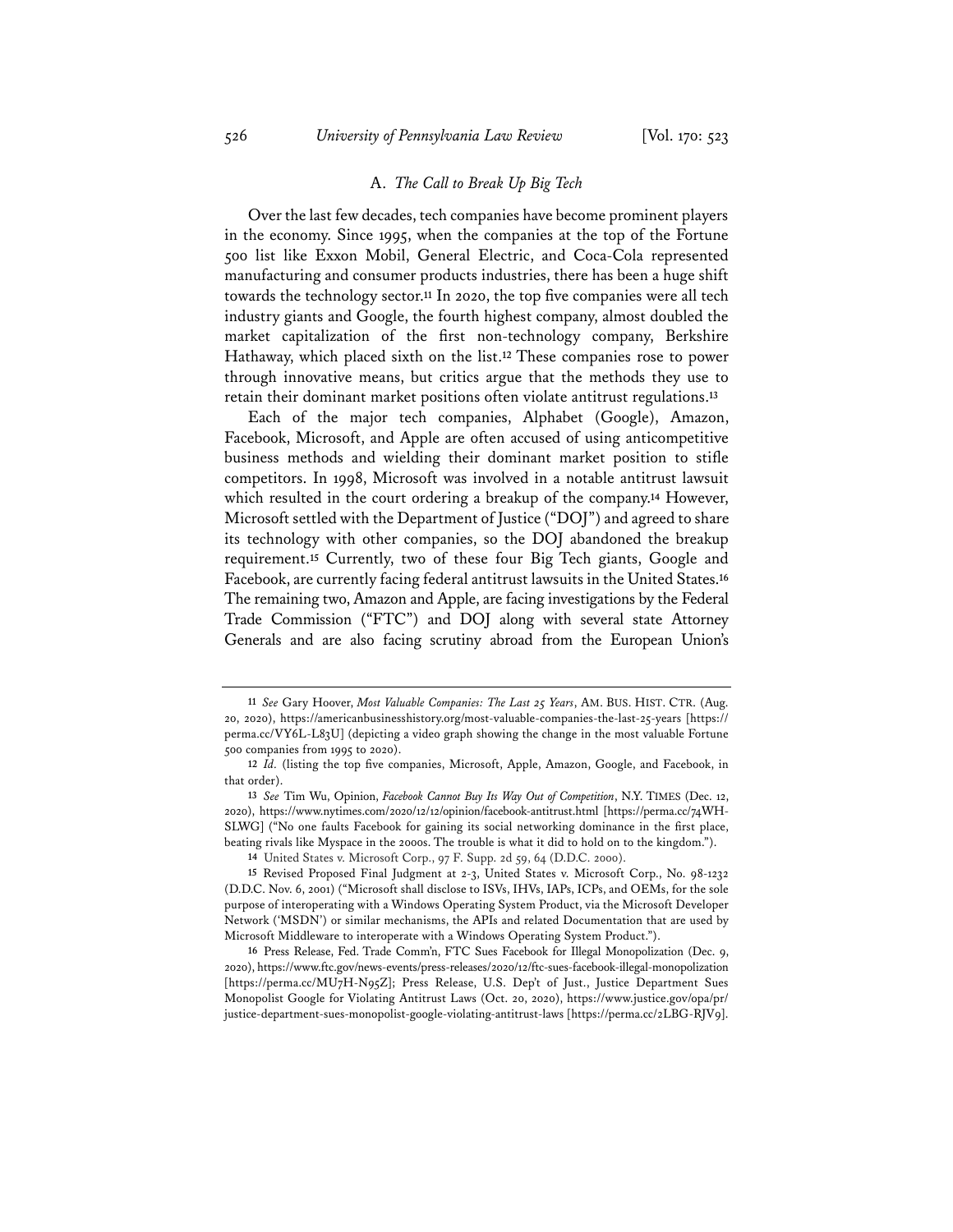antitrust regulators.**<sup>17</sup>** Below is a description of commonly cited antitrust concerns relating to each of the Big Tech companies as well as examples of proposals to break them up. This is simply an overview; a further exploration on whether these proposals are feasible or favorable given the unique nature of the technology industry will be addressed in Part II of this Comment.

# 1. Facebook

In the case of Facebook, one of the most common concerns is the use of killer acquisitions—an aggressive acquisition strategy where the dominant company buys up small competitors in the market before they have a chance to evolve into larger threats.**<sup>18</sup>** Suitably, the policy solution to this has often been to undo these mergers, such as Facebook's acquisitions of Instagram and WhatsApp, platforms predicted to be a substantial competitive threat if they were spun-off from the company.**<sup>19</sup>** Furthermore, this kind of structural remedy would be easy to find legal reasoning for, since the federal government "explicitly reserved the right to take another look at the mergers" when they approved them in the first place.**<sup>20</sup>**

In the FTC's current lawsuit against Facebook, the Commission argues for the "divestiture or reconstruction of businesses" and specifically names Instagram and WhatsApp as targets to restore competition in the social media platform industry.**<sup>21</sup>** The industry itself has a high barrier to entry; social networks can retain their market power in part because of strong network effects—the fact that more users are using a given platform is what makes it appealing to consumers, which also makes it difficult for new entrants to compete.**<sup>22</sup>** This is why when a competitive threat emerges, acquiring the

**<sup>17</sup>** Leah Nylen, *Apple's Easy Ride from U.S. Authorities May Be Over*, POLITICO (June 24, 2020, 9:00 AM), https://www.politico.com/news/2020/06/24/justice-department-anti-trust-apple-337120 [https://perma.cc/5FN4-89F2]; Tyler Sonnemaker, *Amazon Is Reportedly Facing a New Antitrust Investigation into Its Online Marketplace Led by the FTC and Attorney General in New York and California*, BUS. INSIDER (Aug. 3, 2020, 3:53 PM), https://www.businessinsider.com/amazon-antitrust-probe-ftcnew-york-california-online-marketplace-2020-8 [https://perma.cc/E3EC-UNJV]; Adam Satariano, *Amazon Charged with Antitrust Violations by European Regulators*, N.Y. TIMES (Nov. 10, 2020), https://www.nytimes.com/2020/11/10/business/amazon-eu-antitrust.html?auth=login-google [https://perma.cc/J6CJ-HCXM].

**<sup>18</sup>** *See* Wu, *supra* note 13 ("During the 2010s, the idea that they could 'always just buy any competitive start-ups' (Mr. Zuckerberg's words) became the default strategy for dealing with new threats."); Warren, *supra* note 2 (discussing how Facebook's purchase of potential competitors Instagram and WhatsApp exemplified the use of a merger to limit competition).

**<sup>19</sup>** *See* Van Loo, *supra* note 6, at 1964 ("Instagram—if Facebook was forced to divest it—would reportedly fetch a price over a hundred billion dollars.").

**<sup>20</sup>** Wu, *supra* note 13.

**<sup>21</sup>** Complaint at 51, Fed. Trade Comm'n v. Facebook, Inc., No. 20-03590 (D.D.C. Jan. 13, 2021). **22** *Id.* at 3.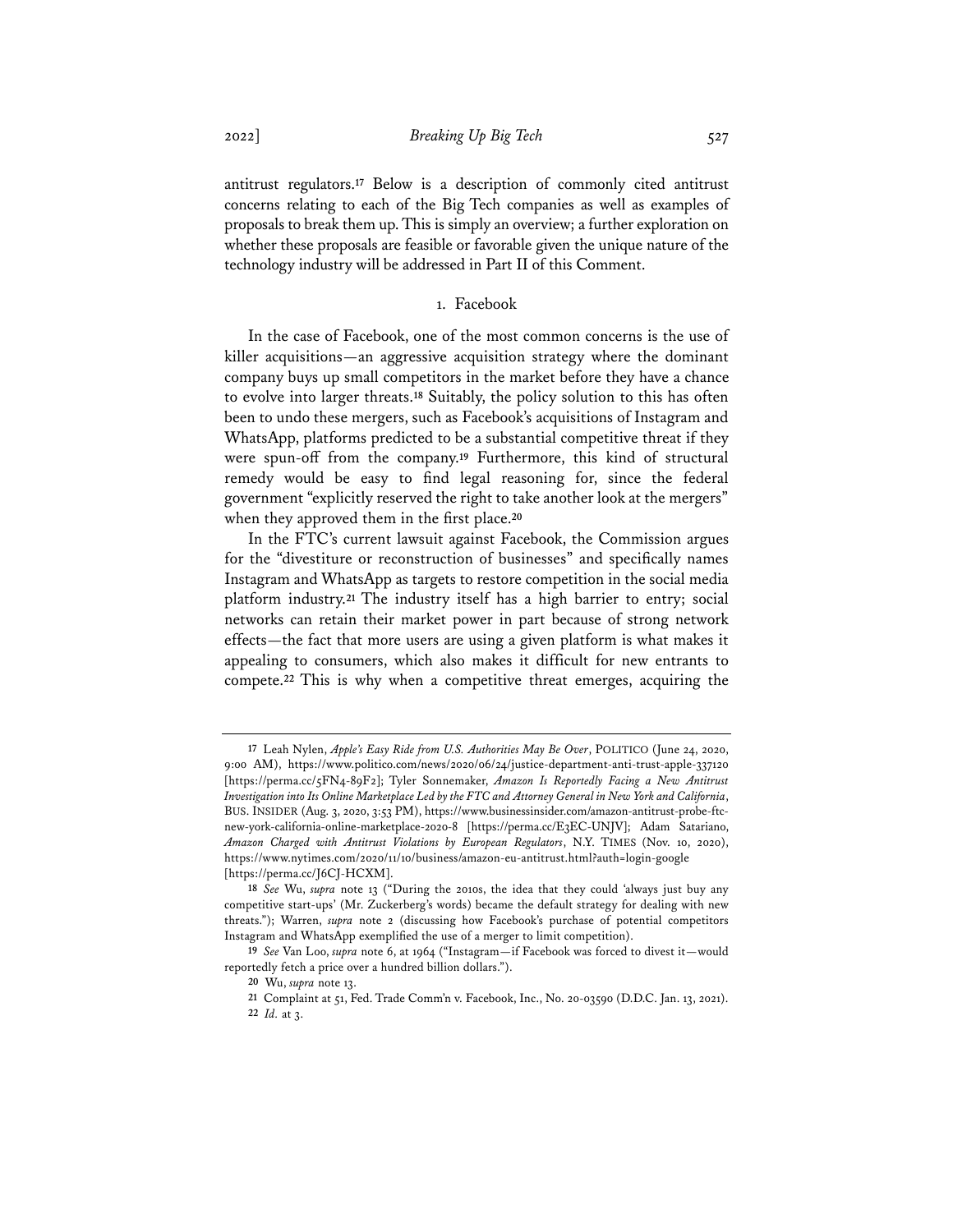competitor is often easier than trying to compete.**<sup>23</sup>** This is the core of Facebook's alleged antitrust violations and the main focus of proposals to break up the company.**<sup>24</sup>** However, since WhatsApp and Instagram remain viable as independent companies, spinning off these assets will be a much easier task than it would be to break up internally developed assets.**<sup>25</sup>**

# 2. Google

The focus on Google's violations is around using its search function to limit competition and promote its own services. Senator Warren's proposal to break up Google states that "Google allegedly snuffed out a competing small search engine by demoting its content on its search algorithm, and it has favored its own restaurant ratings over those of Yelp."**<sup>26</sup>**

In addition, Google also faces similar criticism to Facebook regarding killer acquisitions, with Waze, Nest, and DoubleClick being commonly cited as mergers that should be spun-off into separate companies.**<sup>27</sup>** Additionally, many proponents of a Google breakup call for a spinoff of YouTube, Chrome, Android, Google Search, and Google's advertising capabilities, claiming that its dominant position in the search market is "unfairly supported through its advertising business and software offering such as Chrome and the Android mobile operating system."**<sup>28</sup>** Critics of Google's practices state that bundling its advertising tools makes it difficult for rivals to compete on cost, and that owning both the search function as well as the end-use application websites that users are trying to reach—such as YouTube and Gmail—also stifles competition.**<sup>29</sup>** Additionally, the power that Google Search has as a "horizontal" (or general) search engine to promote its own "vertical" (or specific category) search functions over third-party vertical search products like Yelp and TripAdvisor makes these third-parties heavily disadvantaged

**<sup>23</sup>** *See id.* at 2 ("[Facebook] CEO Mark Zuckerberg's view, expressed in a 2008 email . . . '*it is better to buy than compete*.'") (emphasis added).

**<sup>24</sup>** *See* Warren, *supra* note 2 (describing how Facebook purchased its potential competitors, Instagram and WhatsApp, in an attempt to limit its competition).

**<sup>25</sup>** *See infra* note 106 and accompanying text.

**<sup>26</sup>** Warren, *supra* note 2.

**<sup>27</sup>** *See id.* (claiming that the unwinding of these killer acquisitions would prevent Google from demoting their competitors' products on Google Search).

**<sup>28</sup>** Mike Moore, *Google Chrome Could Be Sold Off in US Government Break-up Plans*, TECHRADAR (Oct. 12, 2020), https://www.techradar.com/news/google-may-have-to-sell-off-chrome-in-break-upplans [https://perma.cc/LJ69-DQVN].

**<sup>29</sup>** Lauren Hirsch & Megan Graham, *States Are Leaning Toward a Push to Break Up Google's Ad Tech Business*, CNBC (June 5, 2020, 1:22 PM), https://www.cnbc.com/2020/06/05/states-leantoward-pushing-to-break-up-googles-ad-tech-business.html [https://perma.cc/S8R5-DVLA].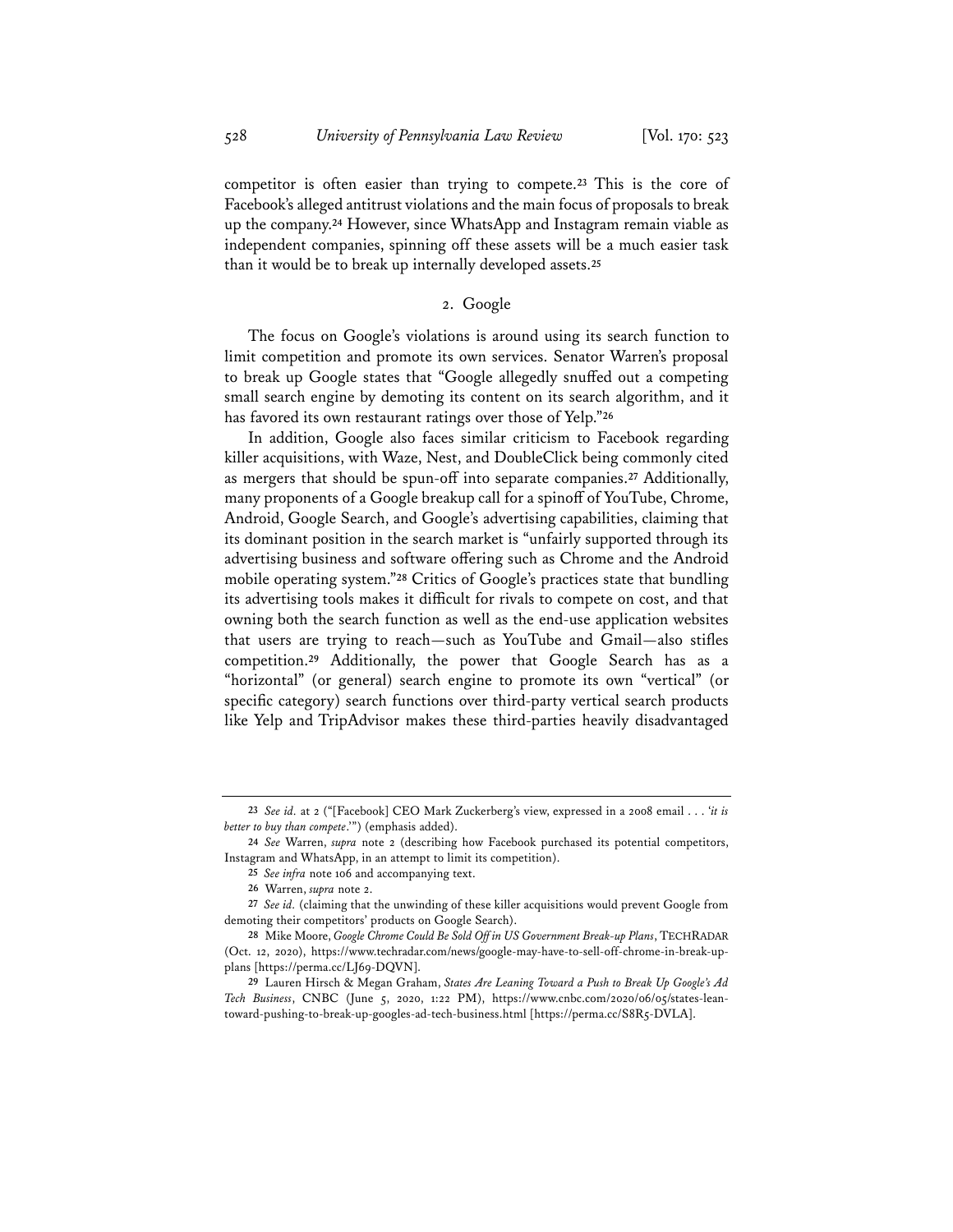even if they were the preferred search method by consumers in the vertical category.**<sup>30</sup>**

An issue unique to digital platforms when considering antitrust remedies is that many of these technology companies operate using a business model wherein they do not charge users anything to use their service and then supplement operations costs and garner profit through advertisement revenue.**<sup>31</sup>** This business model makes it difficult to determine whether an antitrust violation has taken place**<sup>32</sup>** but, more relevant to this Comment, will also make it difficult to break apart the companies in a way that allows this business model to continue in its current state. The revenue that comes from the advertising side of the market depends on the presence of consumers and their data which allows the platform to provide its product to the consumers without charging them a fee.**<sup>33</sup>** If a breakup remedy suggests splitting off these two sides of the market into separate entities, it will be difficult for the product to remain profitable without beginning to charge consumers a fee.

# 3. Apple

The primary violations alleged against Apple are more closely related to the complaints against Google than the complaints against Facebook. Rather than focusing on prior acquisitions, critics against Apple state that its exclusive control of its iOS and Apple App Store require third-party apps to unfairly compete with Apple's apps.**<sup>34</sup>** For example, Apple has been accused

**<sup>30</sup>** *See* Khan, *supra* note 9, at 998-99 (describing how Google's control of the horizontal search allowed it to display its "Universal Search" results at or near the top of the ranking page and provide "eye-catching interfaces" to attract users to Google vertical properties, which disadvantaged its vertical rivals by demoting their results and failing to provide them with a similar embellishing interface).

**<sup>31</sup>** *If Google is Free, How Does it Make So Much Money?*, CHANNEL 4 (Nov. 27, 2012), https://www.channel4.com/news/if-google-is-free-how-does-it-make-so-much-money [https://perma.cc/6XZB-S8VZ].

**<sup>32</sup>** John M. Newman, *Antitrust in Zero-Price Markets: Foundations*, 164 U. PA. L. REV. 149, 162- 63 (2015) (discussing how it is difficult to apply above marginal cost pricing analysis to zero-price products such as platforms).

**<sup>33</sup>** *See If Google is Free, How Does it Make So Much Money?*, *supra* note 31 (describing the central role of user data to the operation of platforms).

**<sup>34</sup>** *See* Khan *supra* note 9, at 1006-07 (discussing how Apple uses its vertically integrated model to privilege its own apps by charging competing apps a fee on in-app purchases, preventing competitors from communicating directly with Apple-based users, and rejecting the app enhancements and bug fixes of competing apps in Apple's app marketplace); Nilay Patel, *Elizabeth Warren Wants to Break Up Apple, Too*, VERGE (Mar. 9, 2019, 6:19 PM), https://www.theverge.com/ 2019/3/9/18257965/elizabeth-warren-break-up-apple-monopoly-antitrust [https://perma.cc/X2H2- SZFE] (explaining how Apple apps have a comparative advantage over third-party apps sold on the Apple App Store due to Apple's ability to obtain buyer and seller information from these thirdparty developers before placing its own apps in the store).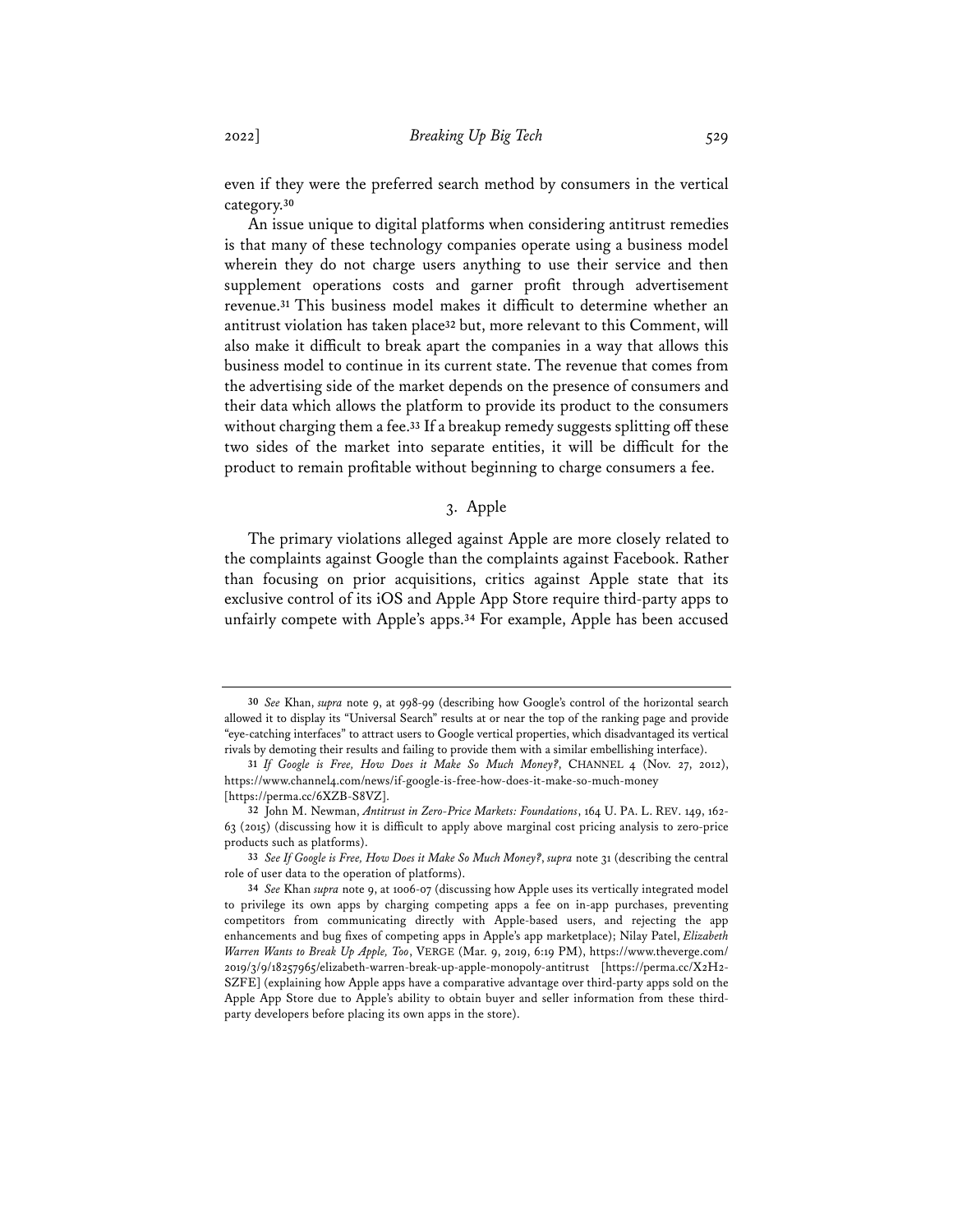"by rival Spotify that it unfairly pushed its own music streaming service," which led to European Union antitrust scrutiny.**<sup>35</sup>**

Unlike the other Big Tech companies, Apple is infrequently the target of calls to break up the company, and critics are more eager to allow third parties to host their own App Stores than to siphon off Apple's App Store into a separate company.**<sup>36</sup>** Instead, the antitrust remedy frequently requested for this problem is a mandatory injunction forcing Apple to host third-party app stores, rather than a structural remedy.**<sup>37</sup>** This is likely due to the fact that hosting an App Store and hosting apps for its own hardware are straightforward business practices that go hand in hand rather than separate businesses hosted under the same parent company, as with Instagram and Facebook. However, Apple is beginning to delve into other industries as well and use its dominance in its current industry to bolster these new business ventures, which may mean that more demands for a breakup will emerge in the near future.**<sup>38</sup>**

#### 4. Amazon

Amazon faces antitrust criticism for both hosting the marketplace on its platform while also operating as merchant in that platform. Combined, these features disadvantage third-party merchants due to Amazon favoring its own products over rivals' and, in some cases, delisting certain third-party merchants so that only Amazon has exclusive ability to sell certain products.**<sup>39</sup>** In addition, third-party merchants on Amazon have stated concerns about "suspend[ed] or shut down accounts" and "with[held] merchant funds, change[d] page displays, and throttle[d] or block[ed] favorable reviews."**<sup>40</sup>**

Another concern about Amazon's marketplace practice is its widespread collection of merchant data, which it then uses to shape its own retail

**<sup>35</sup>** Foo Yun Chee, *Exclusive: Apple Faces EU Charges Over Spotify Complaint - Sources*, REUTERS (Mar. 4, 2021, 11:09 AM), https://www.reuters.com/article/us-eu-apple-antitrust-exclusive/exclusive-apple-faceseu-charges-over-spotify-complaint-sources-idUSKBN2AW24K [https://perma.cc/2PLV-E6UA].

**<sup>36</sup>** *See* Russel Brandom, *Three Questions That Will Decide* Epic v. Apple, VERGE (Apr. 8, 2021, 1:00 PM), https://www.theverge.com/2021/4/8/22373826/epic-games-v-apple-fortnite-app-store-antitrustlawsuit [https://perma.cc/C2XW-TTC8] (discussing the lawsuit between Epic and Apple over complaints about the App Store business model).

**<sup>37</sup>** *See, e.g.*, Apple Inc. v. Pepper, 139 S. Ct. 1514, 1520 (2019) (alleging that Apple's iOS App Store is an example of attempted monopolization in the market for iPhone apps); Epic Games, Inc. v. Apple Inc., 493 F. Supp. 3d 817, 827 (N.D. Cal. 2020) (arguing against Apple's right to exclusive distribution of applications through the iOS App Store).

**<sup>38</sup>** Cale Guthrie Weissman, *It's Time to Break Up Apple*, FAST CO. (Mar. 26, 2019), https://www.fastcompany.com/90325145/its-time-to-break-up-apple [https://perma.cc/2PZ2-LWMJ] (describing Apple's new revenue sources and antitrust concerns raised by them).

**<sup>39</sup>** *See* Khan, *supra* note 9, at 988-89 (discussing the Marketplace policies implemented by Amazon that detrimentally impact third-party rival sellers).

**<sup>40</sup>** *Id.* at 992.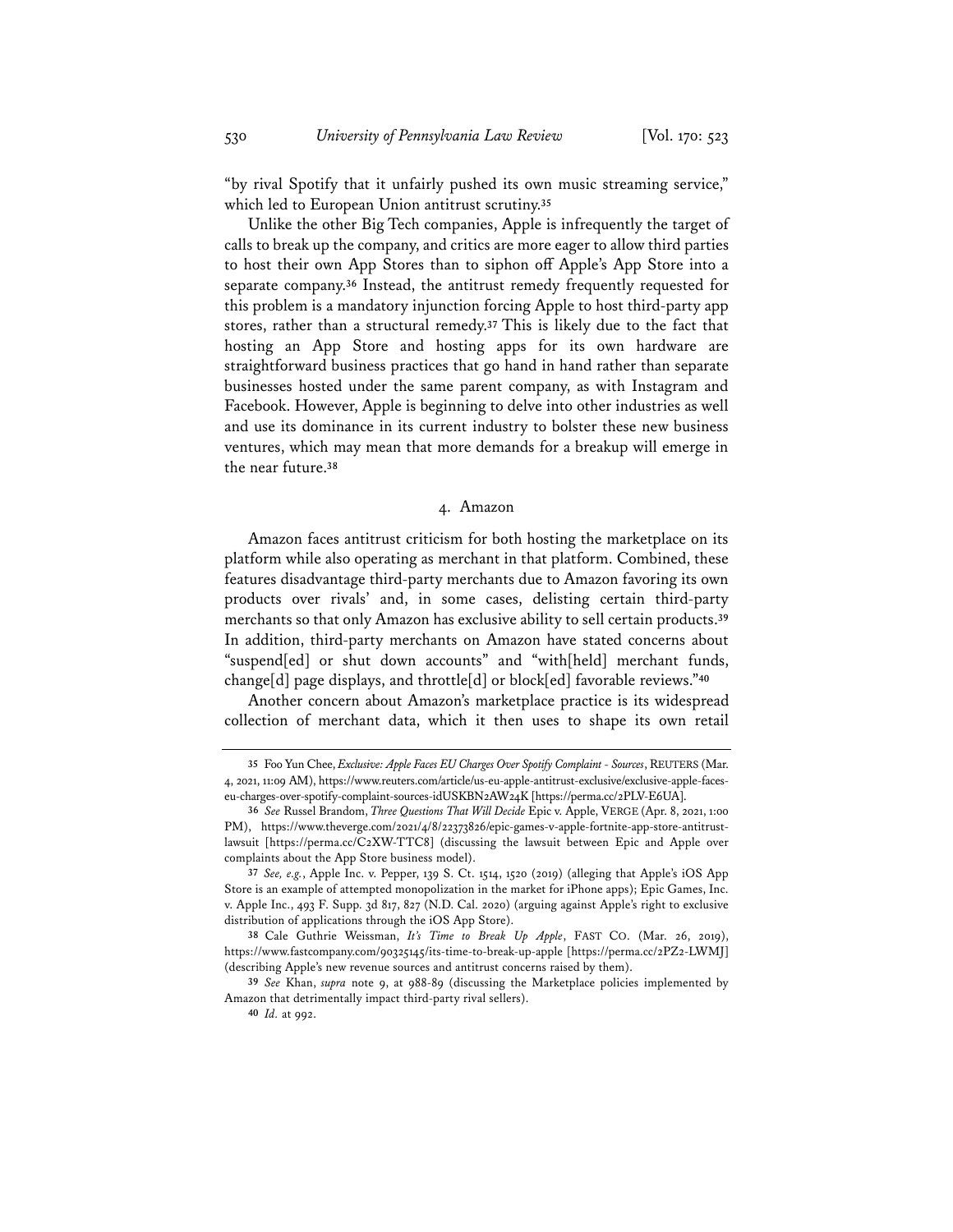strategy.**<sup>41</sup>** This allows it to aggregate data on a scale that is "unrivaled" by any other retail seller and use this data as the core marketing strategy when selling its own goods, such as Amazon Basics products.**<sup>42</sup>** While many may agree that this practice is deserving of antitrust scrutiny and regulation, the sharing of data between Amazon's marketplace and private-label retail goods may pose an issue when structuring a breakup of the two.

Finally, another frequent topic is the potential spinoff of Amazon Web Services (AWS), Amazon's cloud computing business, from its consumerfacing retail marketplace business. Many cite AWS as the main source of Amazon's value.**<sup>43</sup>** AWS is also thought to be subsidizing Amazon's retail business and the profit from AWS allows Amazon to pursue projects such as Alexa and Kindle without fear of financial failure.**<sup>44</sup>** In this way, the business models of AWS and other Amazon businesses are closely connected in the same way that Amazon marketplace is connected to Amazon Basics—another consideration when structuring a divestment.

Although the idea of divesting two parts of a company with different business models or simply unwinding a merger sounds simple in theory, the policy proposals to break up the Big Tech companies raise many questions about the specifics of the breakup. It is vital to consider what the details of such breakups would look like, and how regulators intend to implement such breakups in practice. For example, while spinning off prior mergers may seem simple, there may be unforeseen challenges now that the companies have been integrated for years and borrowed from each other's intellectual property.**<sup>45</sup>** There is little historical precedent to act as a guideline for breaking up a company and no precedent for breaking up a modern-day technology giant, so regulators will have a host of novel issues to grapple with from a business organization standpoint.

## B. *A History of Structural Remedies in Antitrust Law*

Despite the infrequent usage of breakups in antitrust lawsuits, a 2004 antitrust guide written by the Justice Department stated that structural remedies are preferable "because they are relatively clean and certain, and generally avoid costly government entanglement in the market" while

**<sup>41</sup>** *See id.* ("In addition to implementing Marketplace policies that favor Amazon's direct sales, Amazon appropriates Marketplace merchants' data to shape its own retail strategy.").

**<sup>42</sup>** *See id.* at 992-93 ("Reports suggest Amazon uses this trove of Marketplace data to inform both its retail business and its private labels.").

**<sup>43</sup>** Fergus McKeown, *Should Amazon Spin-off AWS?*, MEDIUM (Aug. 23, 2019), https://medium.com/swlh/should-amazon-spin-off-aws-e15d6e307506 [https://perma.cc/7MAC-TNR5] (using data to illustrate the value of AWS to Amazon).

**<sup>44</sup>** *Id.*

**<sup>45</sup>** *See infra* Section II.A.2.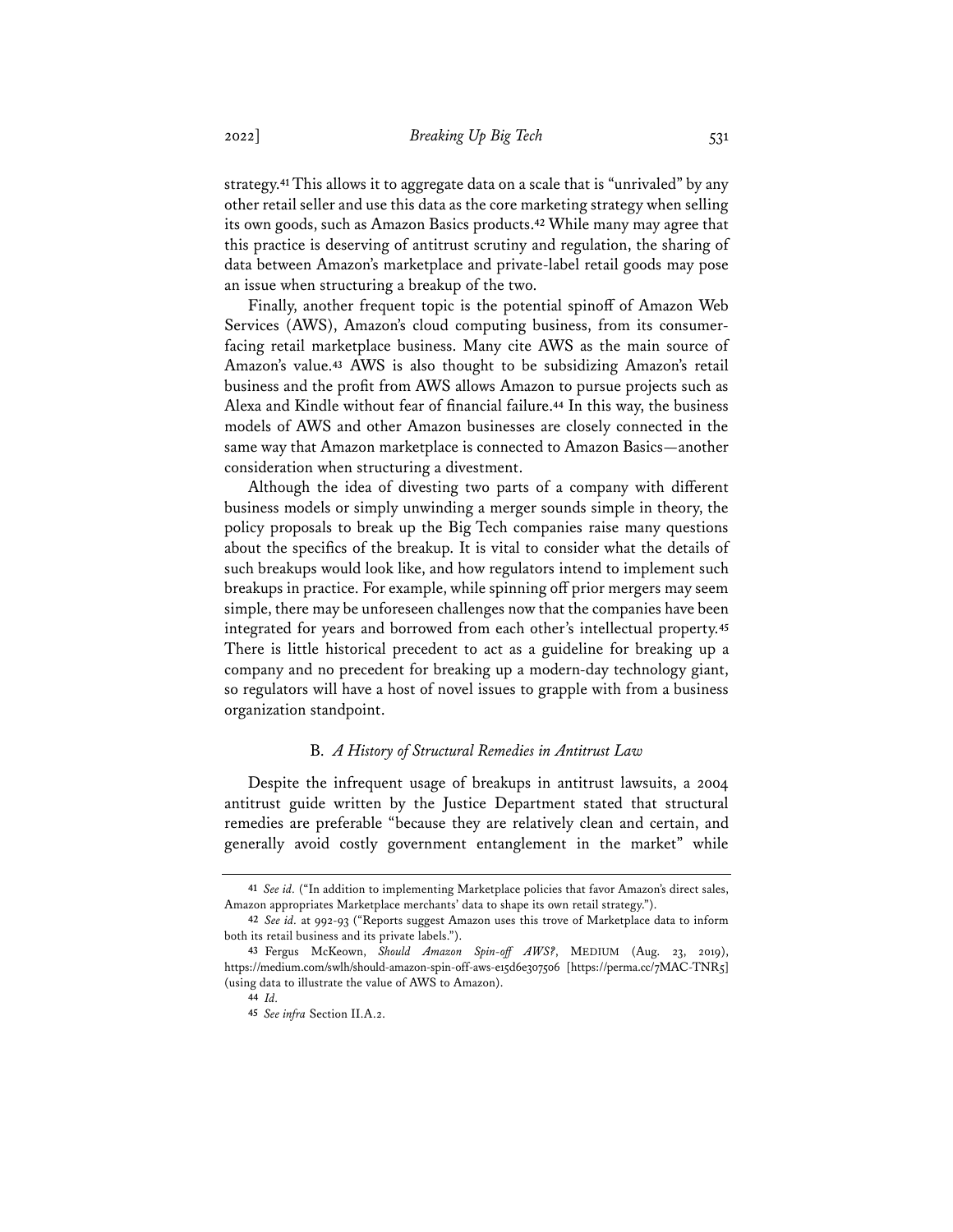behavioral remedies are "typically...more difficult to craft, more cumbersome and costly to administer, and easier than a structural remedy to circumvent."**<sup>46</sup>** However, this guide is almost two decades old and predates a lot of the competitive issues related specifically to the technology industry. Further, the guide itself states that "The Remedy Should Promote Competition, Not Competitors."**<sup>47</sup>**

Before delving into the novel issues that breaking up a technology company may entail, it would be beneficial to first review the most wellknown structural remedies that have previously been applied in the United States and how they affected competition. Although these remedies are rare, they can provide some insight when evaluating whether they would be an effective remedy in the present situation.

The first well-known monopoly breakup in the United States was in 1911 when Standard Oil was broken up into 34 companies.**<sup>48</sup>** Many believe that the Standard Oil breakup was unsuccessful.**<sup>49</sup>** Since the breakup reallocated stock amongst the same associates of the original parent company, it did little to alter the wealth of the monopolists.**<sup>50</sup>** It is difficult to quantify the competitive effects of the Standard Oil dissolution on the industry, because the breakup happened at the same time the market was becoming more competitive generally.**<sup>51</sup>** However, some analysis done on the oil market after the breakup showed a decrease in output and increase in gasoline prices, so there is little evidence that the breakup itself had any positive effects on market competition.**<sup>52</sup>**

The AT&T breakup in 1984 represents another major structural remedy in Unites States history. The DOJ utilized this breakup to separate AT&T's long-distance phone service from its regional phone service, which was divided up into a group of carriers called the Bell Operating Companies (BOCs).**<sup>53</sup>** Faced with antitrust violations and the prospect of a breakup, AT&T voluntarily submitted a proposed plan of reorganization as a Consent

**<sup>46</sup>** *See* U.S. DEP'T OF JUST.,ANTITRUST DIV.,ANTITRUST DIVISION POLICY GUIDE TO MERGER REMEDIES 7-8 (2004), https://www.justice.gov/atr/page/file/1175136/download [https://perma.cc/4Z4W-4AF7] (discussing why structural remedies are preferred to conduct remedies in merger cases).

**<sup>47</sup>** *Id.* at 5.

**<sup>48</sup>** United States v. Standard Oil Co., 173 F. 177, 198-99 (E.D. Mo. 1909).

**<sup>49</sup>** *See, e.g.*, Noah Joshua Phillips, Comm'r, Fed. Trade Comm'n, We Need to Talk: Toward a Serious Conversation About Breakups 8-9 (Apr. 30, 2019), https://www.ftc.gov/system/files/ documents/public\_statements/1517972/phillis\_-\_we\_need\_to\_talk\_0519.pdf [https://perma.cc/UP8D-3S7M] (suggesting there is a lack of compelling evidence that the *Standard Oil* breakup increased competition or benefitted consumers).

**<sup>50</sup>** *Id.*

**<sup>51</sup>** *See* Crandall, *supra* note 6, at 26 (explaining that the oil industry was becoming more competitive due to the success of new entrants).

**<sup>52</sup>** *Id.* at 22.

**<sup>53</sup>** *See* Phillips, *supra* note 49, at 10 (recounting the history of the AT&T breakup).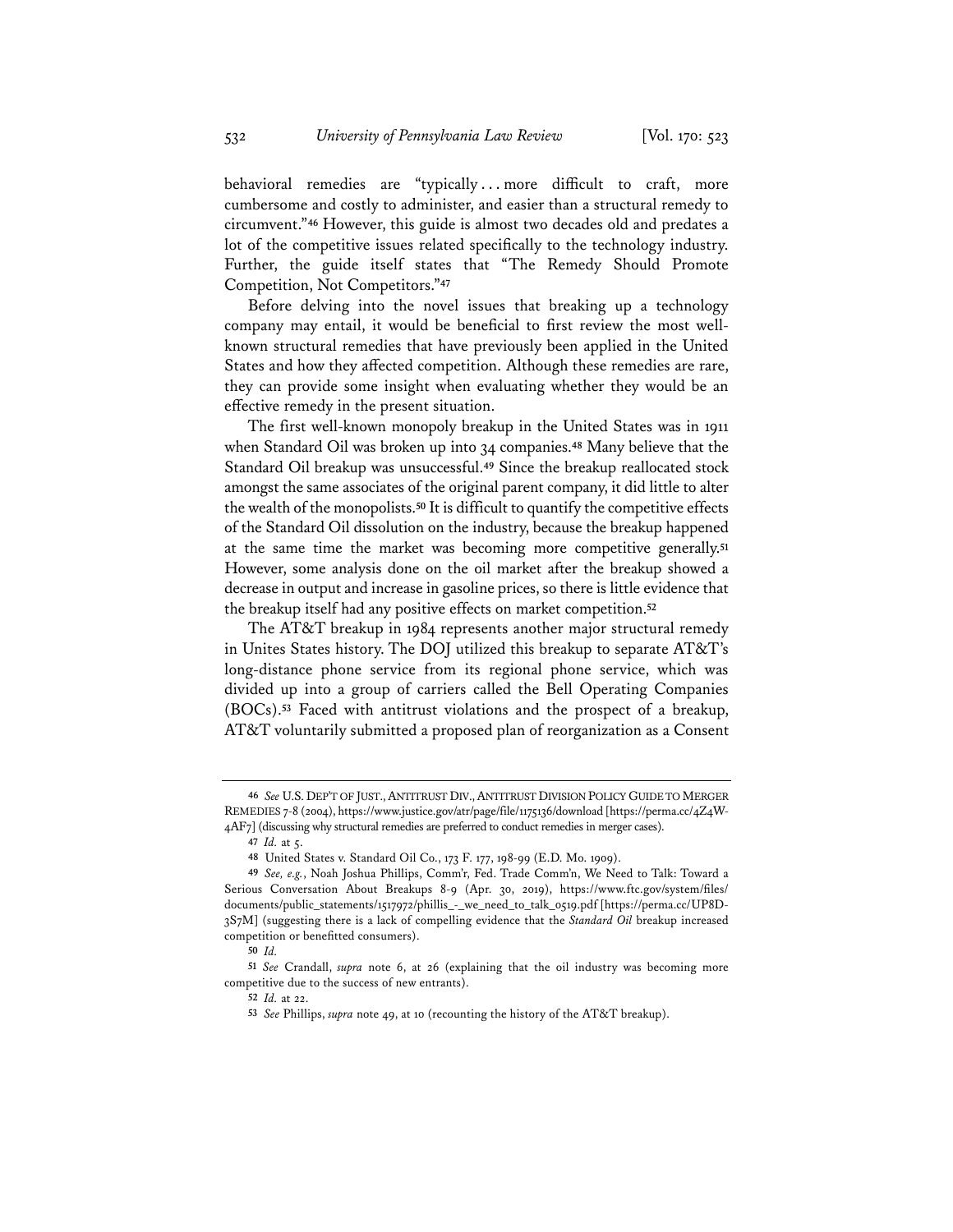Decree to settle the lawsuit.**<sup>54</sup>** The proposed Consent Decree, which was later approved by the court, is nearly 500 pages long and details virtually every aspect of the breakup. Looking in depth at this breakup in particular is helpful when drafting a Big Tech breakup proposal, since it is widely considered to be a "successful divestiture."**<sup>55</sup>** "Judge Posner called the breakup of AT&T 'arguably the most successful structural remedy in U.S. antitrust history'" and there is compelling evidence to suggest that competition in the telecommunications industry increased after the breakup.**<sup>56</sup>**

Although these case studies provide only a few notable instances, they illustrate how structural remedies have been applied in practice, which may provide guidelines for how to structure a proposal to break up Big Tech.

# II. BREAKING DOWN A BUSINESS

Before diving into the specifics of a divestiture or spinoff—which assets will be assigned to which company, how proprietary information will be dealt with, how trade secrets can be protected, etc.—it is important to consider some general issues that may arise. As mentioned, the policy proposals to break up Big Tech companies are typically high-level overviews and often lack specificity as to how the resulting companies will function. However, there has been some discussion on how Big Tech companies might divest or spin off a company.

For example, scholar Rory Van Loo has suggested that a breakup enforcement should include "not only leveraging the monopoly's resources, but also involving independent third-party M&A consultants" in a way that promotes "collaborative governance" rather than an "adversarial law enforcement procedure," suggesting that this will be effective because voluntary spinoffs are often undertaken as part of their business strategy.**<sup>57</sup>** Van Loo is right that spinoffs are part of the ordinary course of business, and therefore companies would know how to structure a spinoff if ordered by the court.**<sup>58</sup>** However, there are some notable issues with this proposal. First,

**<sup>54</sup>** Plan of Reorganization, United States v. W. Elec. Co., 552 F. Supp. 131, 225 (D.D.C. Aug. 11, 1982) (No. 82-0192), https://www.beatriceco.com/bti/porticus/bell/pdf/82-0192.pdf [https:// perma.cc/2TDC-NHT2] [hereinafter Consent Decree].

**<sup>55</sup>** *See, e.g.*, Brian Naylor, *Could the Old AT&T Break-Up Offer Lessons for Big Tech Today?*, NPR (June 26, 2019, 5:56 PM), https://www.npr.org/2019/06/26/736344175/could-the-old-at-t-break-upoffer-lessons-for-big-tech-today [https://perma.cc/8WJQ-RFB6] (stating that the AT&T breakup was successful).

**<sup>56</sup>** *See* Phillips, *supra* note 49, at 11.

**<sup>57</sup>** *See* Van Loo, *supra* note 6, at 1960.

**<sup>58</sup>** *See, e.g.*, Andrew J. Hawkins, *Google Is Spinning Off Its Self-Driving Car Program into a New Company Called Waymo*, VERGE (Dec. 13, 2016, 12:14 PM), https://www.theverge.com/2016/12/13/ 13936782/google-self-driving-car-waymo-spin-off-company [https://perma.cc/S2AS-CNA9] ("Google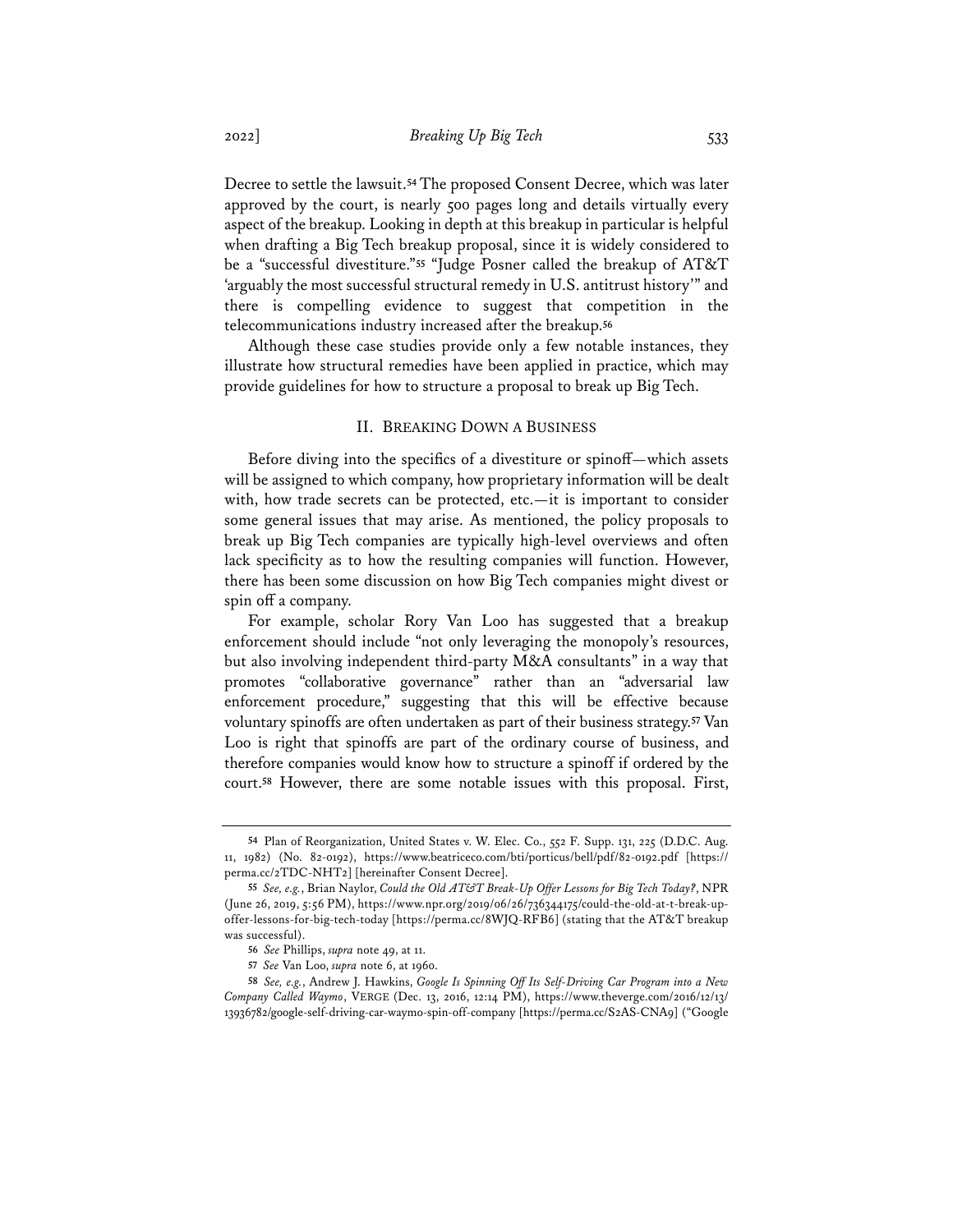voluntary spinoffs are conducted in order to increase the competitive advantage of each standalone company, not to curtail their market power, and parent companies are free to re-acquire the spinoff if it is strategically beneficial.**<sup>59</sup>** Second, putting the responsibility of structuring spinoffs in the hands of company executives and trusting them to do so in a way that is beneficial to the market competition and not their individual firm puts a lot of faith in the same businesses that committed the antitrust violations in the first place. This has the potential to lead to self-dealing issues and a breakup that is not as effective as it should be. Even with bringing in third-party M&A specialists, the risk of an ineffective breakup remains high. Specialists are trained to prioritize business strategy, not antitrust, and if the firm breakup does not do enough to improve market competition, it was probably not the best remedy to use.

Another example to consider when conceptualizing a Big Tech breakup is to look at previous structural remedies used in the United States.**<sup>60</sup>** The AT&T breakup in 1984 would be the most helpful when orchestrating a tech platform breakup, since telecommunications is more analogous to technology than oil production. However, it is important to remember the vast differences between AT&T's business model as a telecommunications company and the business model of modern technology corporations. Although the Consent Decree voluntarily submitted to the court by AT&T is detailed and thorough, there are inevitably many aspects of the proposal that would not apply to a Big Tech breakup as well as many issues central to a Big Tech breakup that AT&T did not need to consider. Identifying where the AT&T proposal falls short will mark brand-new, uncharted territory for Big Tech, leaving companies to form a solution themselves without any precedent. Of course, this is not an impossible feat; after all, AT&T created many of these solutions from scratch. However, it will require an increased level of scrutiny from any court overseeing the breakup to avoid the selfdealing problems described earlier. The following Section presents a detailed investigation of the potential mechanics for a Big Tech breakup, using the AT&T Consent Decree as a starting guideline.

announced that it would be spinning off its six-year-old self-driving project into a standalone business called Waymo.").

**<sup>59</sup>** *See, e.g.*, Deni Connor & Jennifer Mears, *Novell Might Reabsorb Caching Spinoff*, NETWORK WORLD (Oct. 28, 2002, 12:00 AM), https://www.networkworld.com/article/2342962/novell-mightreabsorb-caching-spinoff.html [https://perma.cc/B56A-PXT7] (recounting how parent company Novell is reportedly close to re-acquiring its caching spinoff because the spinoff did not meet growth expectations).

**<sup>60</sup>** *See supra*, Section I.B (providing a history of structural antitrust remedies in the United States).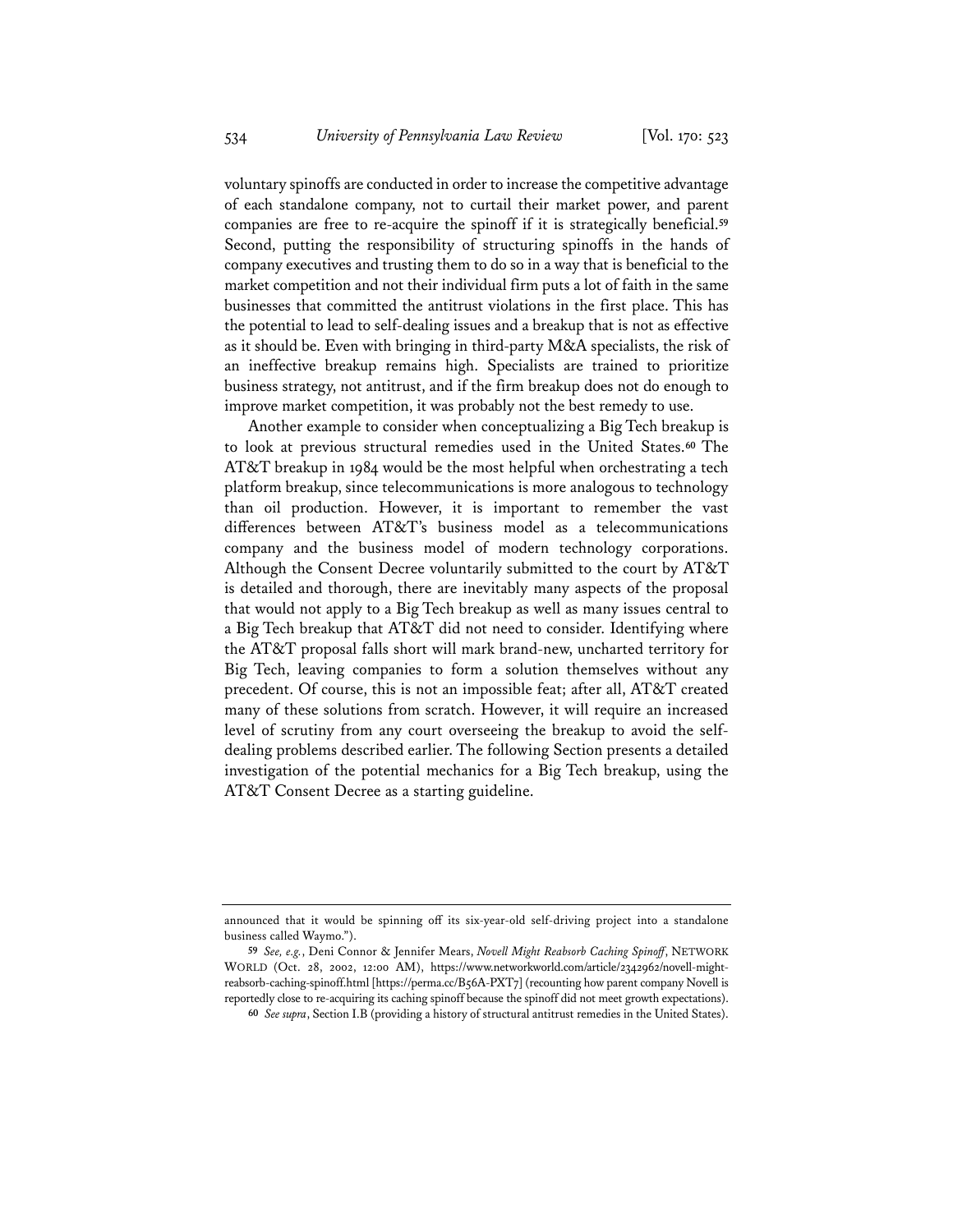#### A. *Corporate Breakups in Practice*

When looking at the actual mechanics of the breakup, we must consider how different assets will be divided between the separating companies. Different resources will have varying levels of importance in the business structure and therefore should be dealt with differently.

# 1. Dividing Up Physical Assets

The simplest part of structuring a Big Tech breakup would be dividing up the physical assets. Throughout the limited history of antitrust breakups in the United States, most of the companies involved were in the manufacturing industry, and their business models revolved around the sale of physical goods.**<sup>61</sup>** Although some Big Tech platform companies such as Facebook and Google reside mostly online, Amazon and Apple have large manufacturing components to their businesses. The calls to break up tech companies often involve plans to separate physical goods from the platform, such as divesting the Amazon Basics brand and the Amazon marketplace or unlinking Apple's manufactured products from their iOS and digital business.**<sup>62</sup>** Therefore, using a past divestiture such as the AT&T Consent Decree can serve as a blueprint for navigating the breakup as it relates to physical assets and manufacturing capabilities.

For example, the AT&T guidelines use a consistent formula for separating physical resources: simply assign the asset to whichever entity can claim predominant use and expand on the methodology for determining predominant use in cases where it is not easily decided.**<sup>63</sup>** As a result, it was also relatively simple to divide data and personnel resources that were linked to physical resources and separate AT&T from the BOCs, each of which was "to be reconfigured as [an exchange company] and spun off from AT&T."**<sup>64</sup>** An equivalently straightforward method could be used when dividing physical assets in a Big Tech breakup. However, the ease of dividing physical resources in a Big Tech breakup is hardly the whole story. Since these companies are primarily platforms like Facebook, and even products-focused companies like Apple rely heavily on technology and data, the ability to

**<sup>61</sup>** *See supra* Section I.B (providing a history of structural antitrust remedies in the United States).

**<sup>62</sup>** *See supra* Section I.A (summarizing specific proposals to breakup Big Tech companies due to antitrust concerns).

**<sup>63</sup>** *See, e.g.*, Consent Decree, *supra* note 54, at 42-43 ("Ownership . . . will be determined based on the projected predominant use of each center as of January 1, 1984. The predominant user of each center will be identified by calculating which entity will have the greatest number of data base entries

<sup>.</sup> . . in that center as of that date.").

**<sup>64</sup>** *Id.* at 3.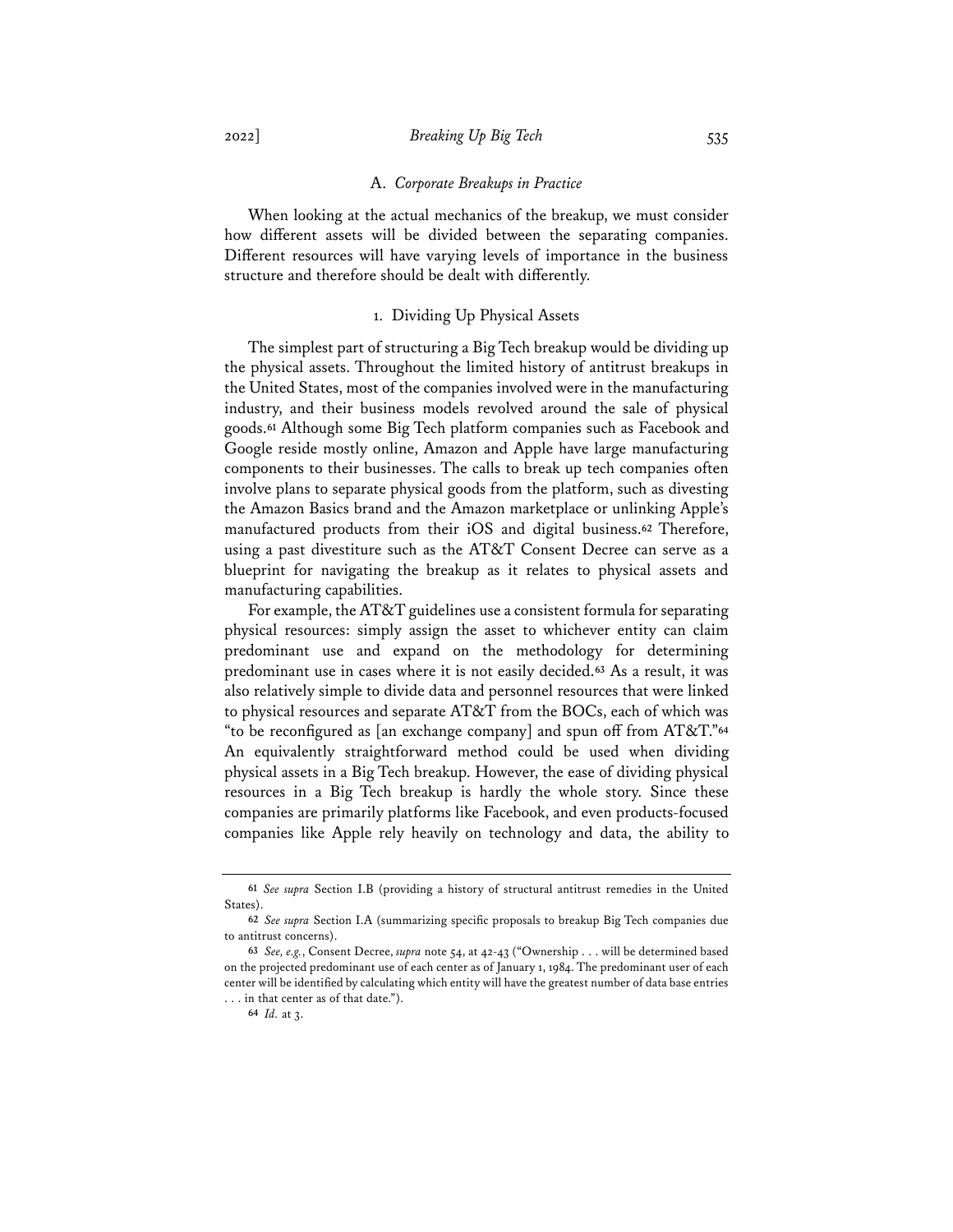divide up intangible assets will be the primary determinant in whether a Big Tech breakup is feasible.

Another important aspect of the AT&T breakup was that there were inevitable interactions between the Bell Companies and AT&T after the divestiture since they were both in the same industry and needed to access the same telecommunications lines. Similarly, any Big Tech breakup of a platform from a subsidiary that utilizes that platform, such as an Amazon Marketplace and Amazon Basics divestiture, would also run into this interaction issue.**<sup>65</sup>** The AT&T Consent Decree addresses this problem by posing contracting-for-use as a frequent solution to assets with multifunctional capabilities.**<sup>66</sup>** A more in-depth consideration of these postdivestiture contracts is conducted in Subection II.A.3.a of this Comment.

#### 2. Dividing Up Intangible Assets

What makes Big Tech different from the types of companies that have been broken down in the past is the intangible nature of the technology industry and its products. Even AT&T, with a strong technology aspect to its business model, mostly dealt with physical resources when aiding their breakup.**<sup>67</sup>** The telecommunications industry during the AT&T breakup era, although advanced for its time, did not rely on algorithms and massive amounts of consumer data when running its business, which differs greatly from a social network such as Facebook or search engine such as Google.**<sup>68</sup>** In the AT&T Consent Decree, mentions of proprietary data and intellectual property are scarce compared to discussions about facilities and hardware.**<sup>69</sup>**

**69** *See generally* Consent Decree, *supra* note 54.

**<sup>65</sup>** Lauren Cahn, *This Is Why AmazonBasics Products Are So Cheap*, READER'S DIG. (Dec. 20, 2018), https://www.rd.com/article/amazonbasics-products-so-cheap [https://perma.cc/LC8J-RYGM] ("[T]hey decide which items to include in the AmazonBasics line based on their analysis of actual customer demand. 'You can be pretty certain that anything in the AmazonBasics line is a product Amazon has already deemed essential to its customers.'" (quoting Brittney Mayer)).

**<sup>66</sup>** Consent Decree, *supra* note 54, at 49 ("InterLATA backbone routes, including mid-links, will be assigned to AT&T, and the BOCs will be able to contract for capacity on them.").

**<sup>67</sup>** *See supra* Subsection II.A.1 (describing the mechanics of the AT&T breakup with respect to physical assets).

**<sup>68</sup>** Ronald Shamah, *11 Trends Defining Telecommunications, Media and Technology in a Digital World*, PUBLICIS SAPIENT, https://www.publicissapient.com/insights/11-trends-definingtelecommunications-media-and-tech [https://perma.cc/ND54-ME24] ("For the past three decades, the telecommunications, media and technology (TMT) industries have been at the center of the revolution in how consumers and businesses react, interact and transact with each other and the world. The models of society, work and value creation developed post-World War II and prevalent through the Third Industrial Revolution, are being challenged and replaced by the new models brought forth by the Fourth Industrial Revolution."); *id.* ("Much of the artificial intelligence/machine learning conversations to date have focused on the need for access to huge amounts of data to feed algorithms and neural networks, an area dominated by companies such as Google, Amazon, Microsoft, and Facebook . . . .").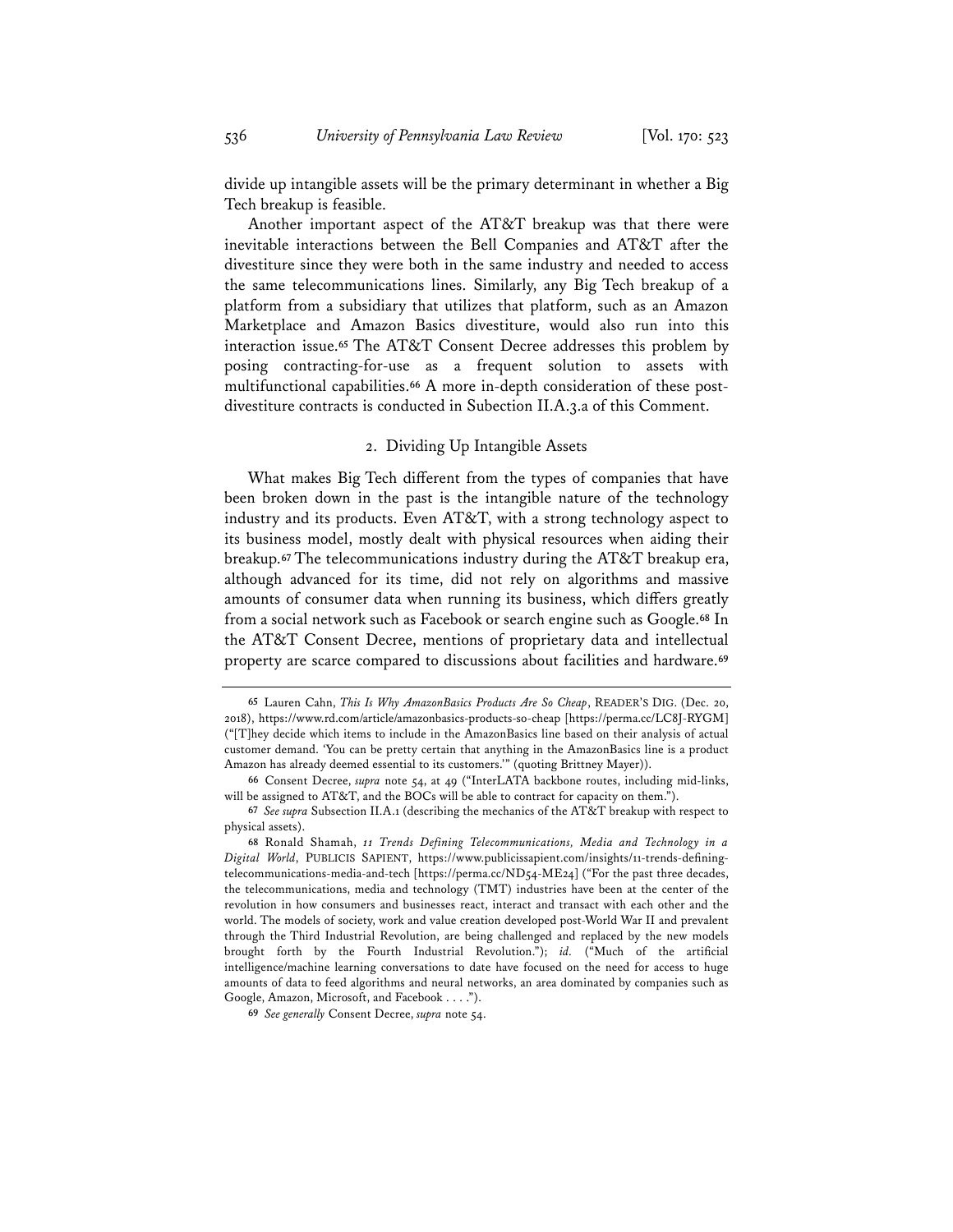As mentioned, aspects like network effects and zero-price models are unique to Big Tech business strategy.**<sup>70</sup>** Intellectual property and proprietary algorithms make up the core of these businesses, and thus should be a central consideration in any developing proposal to break up a technology company.

# a. *Proprietary Information and Trade Secrets*

A successful breakup completed by fully separating a Big Tech giant into two unrelated companies would ideally treat intangible assets like physical assets and assign them to one company or the other. Indeed, this process was used in the AT&T breakup, which stated that "[w]herever practical, [proprietary] information in the data bases belonging to one party will be masked or rendered mechanically inaccessible to the other party."**<sup>71</sup>** It also states that when this is not possible, "the contract will require that such proprietary information of the other party be held in confidence."**<sup>72</sup>** In the case of Big Tech, most data will probably fall into the latter category because it will be difficult to render data completely inaccessible to one party in the breakup without curtailing its basic functions. For example, Google AdSense relies on the Google Search algorithm and its resulting consumer data, since its entire business model is targeted advertising to specific audiences.**<sup>73</sup>** The same applies to Amazon's Marketplace and private-label goods.**<sup>74</sup>** Thus, breaking up Big Tech companies with interdependent data would result in companies simply holding the other party's information "in confidence" from outside companies or the public, but still possessing it to potentially use internally. This is not a sufficient solution to the antitrust problems that that breakup intends to solve, as these companies can still use that proprietary data to the detriment of third parties that do not possess it.

As a result of this deep integration within technology corporations, a section of the company that may have been otherwise well-suited for a spinoff may simply have to be dissolved instead if its business model cannot survive without the proprietary data. Even if we can keep proprietary data together as one singular asset, this may not cure the antitrust issues that the breakup

**<sup>70</sup>** *Supra* notes 6–7, 22 and accompanying text.

**<sup>71</sup>** Consent Decree, *supra* note 54, at 108.

**<sup>72</sup>** *Id.* at 108-09.

**<sup>73</sup>** *See If Google is Free How Does It Make So Much Money?*, *supra* note 31 (describing how Google makes money through targeted advertising). Some social media platforms and other big tech companies have been intentionally designed to make themselves hard to separate. For an explanation of how Facebook has integrated functionalities and data with Instagram to avoid being broken up by regulators, see Aaron Mak, *How Facebook Tried to Make Itself Antitrust-Proof*, SLATE (Dec. 9, 2020, 6:22 PM), https://slate.com/technology/2020/12/facebook-antitrust-ftc-breakup-whatsapp-instagramzuckerberg.html [https://perma.cc/52CQ-ZC26].

**<sup>74</sup>** *See supra* Section I.A.4.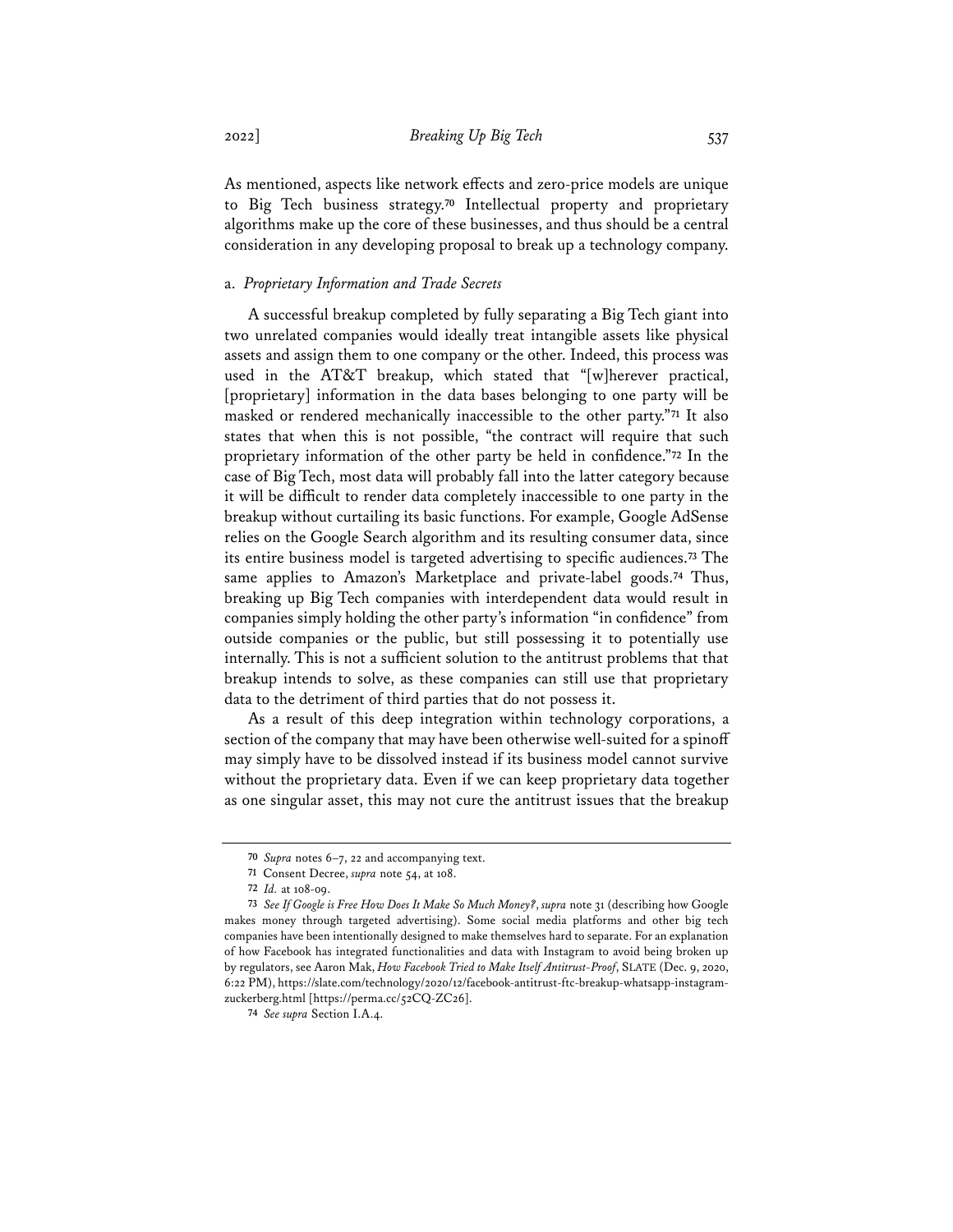intended to solve. This is because network effects will make the data more valuable as a whole, and whichever entity gets to keep this block of data going forward may not have its business affected in any substantial way. The breakup would therefore have very little pro-competitive benefits, and its only real result would be dissolving periphery aspects of the business that were not the main threat in the market to begin with. The resulting effect on consumer welfare will be "unambiguously negative" if the resulting firms are unable to survive the divestment.**<sup>75</sup>** This is easy to see in the Big Tech context as well; if Google Search fails or must start charging users because its zeroprice model was being subsidized by its other business, consumers would be harmed by the breakup.

Even if the business was structured in a way where the data could easily be split up between the two companies, this would only remedy the antitrust violation if the resulting standalone companies would actually operate as competitors. Antitrust scholar Hebert Hovenkamp explained this concept through the following example:

"[B]reaking apart noncompeting units does not necessarily increase the amount of competition. If a manufacturer makes 80% of the world's toasters and 75% of the world's blenders, compelling divestiture of one will yield one firm that makes 80% of the world's toasters and a second firm that makes 75% of the world's blenders. Because the two divisions are not competitors to begin with, we have done nothing to increase the amount of competition."**<sup>76</sup>**

Therefore, if the new companies are going to have the dominant market share in each of their products or services, nothing has been done to cure the anticompetitive nature of their respective markets, and the breakup has not furthered any substantial antitrust goals.

#### b. *Intellectual Property and Licensing*

Another central feature of tech companies is that intellectual property rights are often at the heart of their businesses. Design patents, patented algorithms, and trademarks are all examples of Big Tech's abundant usage of patents.**<sup>77</sup>** Some have even argued that patents are the reason that antitrust

**<sup>75</sup>** Phillips, *supra note* 49, at 18. *See also id.* at n.62 ("Along with reestablishing the acquired firm, it is also necessary that this 'new' firm be made viable; a mere shadow of its former self is not acceptable. Indeed, reestablishing 'new' firms that are unable to stand on their own would make any relief efforts farcical." (internal quotes omitted) (citing Kenneth G. Elzinga, *The Antimerger Law: Pyrrhic Victories*, 12 J.L. & ECON. 43, 45 (1969)).

**<sup>76</sup>** Herbert Hovenkamp, *Antitrust and Platform Monopoly*, 130 YALE L.J. 1952, 2010 (2021).

**<sup>77</sup>** *See* Rosellen Downey, *Top of the List: Apple, Google, Facebook Get Most Patents Approved in Silicon Valley*, SILICON VALLEY BUS. J. (July 27, 2020, 9:26 AM), https://www.bizjournals.com/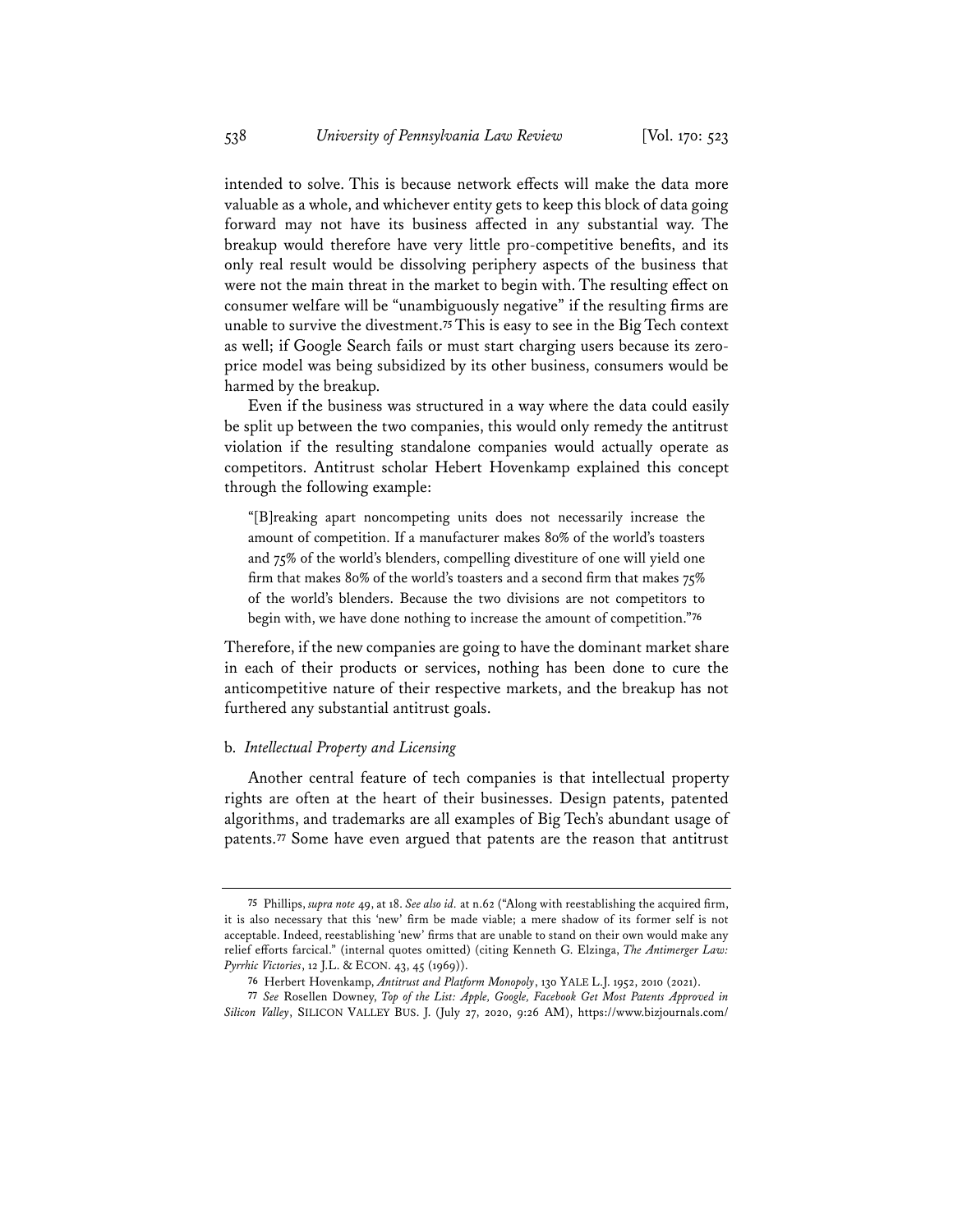remedies often fall short in regulating technology companies, since patents in a way grant legal monopolies.**<sup>78</sup>**

The AT&T Consent Decree recognized that patents can be essential to the business operations of both companies in a breakup and granted the regional companies "nonexclusive and personal royalty-free licenses to use . . . equipment and operational methods covered by existing United States patents owned or controlled by AT&T."**<sup>79</sup>** Dividing up patents poses less of an issue than proprietary information because patents would relate to the mechanics of obtaining data, not the data itself.**<sup>80</sup>** Likewise, copyrights were given similar treatment under the AT&T Consent Decree, and the regional companies were "granted rights under copyrights owned by AT&T."**<sup>81</sup>**

This approach is straightforward and allows each standalone company to utilize essential patents and copyrights, which is theoretically a feasible strategy to implement in a tech company breakup. The ability to share intellectual property royalty-free is especially important because tech companies often integrate their acquisitions quickly—for example, when Facebook bought Instagram it enabled the acquiree to utilize Facebook's photo tagging feature and allowed cross-posting between the social networks, both of which are now essential features of the platform.**<sup>82</sup>** One concern is that this method of splitting up intellectual property relies heavily on licensing, which means that the companies will have contractual ties after the breakup. The monitoring and regulation of these post-divestiture interactions will be crucial to the success of the breakup and the furtherance of any antitrust goals.**<sup>83</sup>** A potentially more effective remedy for the problem would be to focus on placing restrictions around intellectual property-based acquisitions prior to their integration, rather than focusing on structural remedies after the fact. For example, limiting acquisitions of intellectual property to nonexclusive licenses or requiring that dominant firms license

sanjose/news/2020/07/27/top-of-the-list-patent-recipients.html [https://perma.cc/G298-62AU] (describing the efforts of Big Tech lawyers to secure numerous patents).

**<sup>78</sup>** *See, e.g.*, Paul Morinville, *Antitrust Laws Are Not Enough to Kill Big Tech Monopolies*, IP WATCHDOG (July 16, 2019), https://www.ipwatchdog.com/2019/07/16/antitrust-laws-not-enoughkill-big-tech-monopolies/id=111316 [https://perma.cc/2EYD-TP8F].

**<sup>79</sup>** Consent Decree, *supra* note 54, at 411.

**<sup>80</sup>** Here, the term "patents" is used primarily to describe utility patents. Design patents should be divided up with the same considerations as trademarks and trade names, which are discussed later in this section.

**<sup>81</sup>** Consent Decree, *supra* note 54, at 415.

**<sup>82</sup>** *See* Elizabeth Dwoskin, *Regulators Want to Break Up Facebook. That's a Technical Nightmare, Insiders Say.*, WASH. POST (Dec. 11, 2020, 2:05 PM), https://www.washingtonpost.com/technology/ 2020/12/11/facebook-breakup-antitrust [https://perma.cc/4KQQ-7HQZ] ("Instagram's growth was supercharged by its integration with Facebook, which happened almost immediately after Facebook bought the company for \$1 billion in 2012.").

**<sup>83</sup>** An in-depth exploration of post-divestiture mechanics will be addressed later in this section.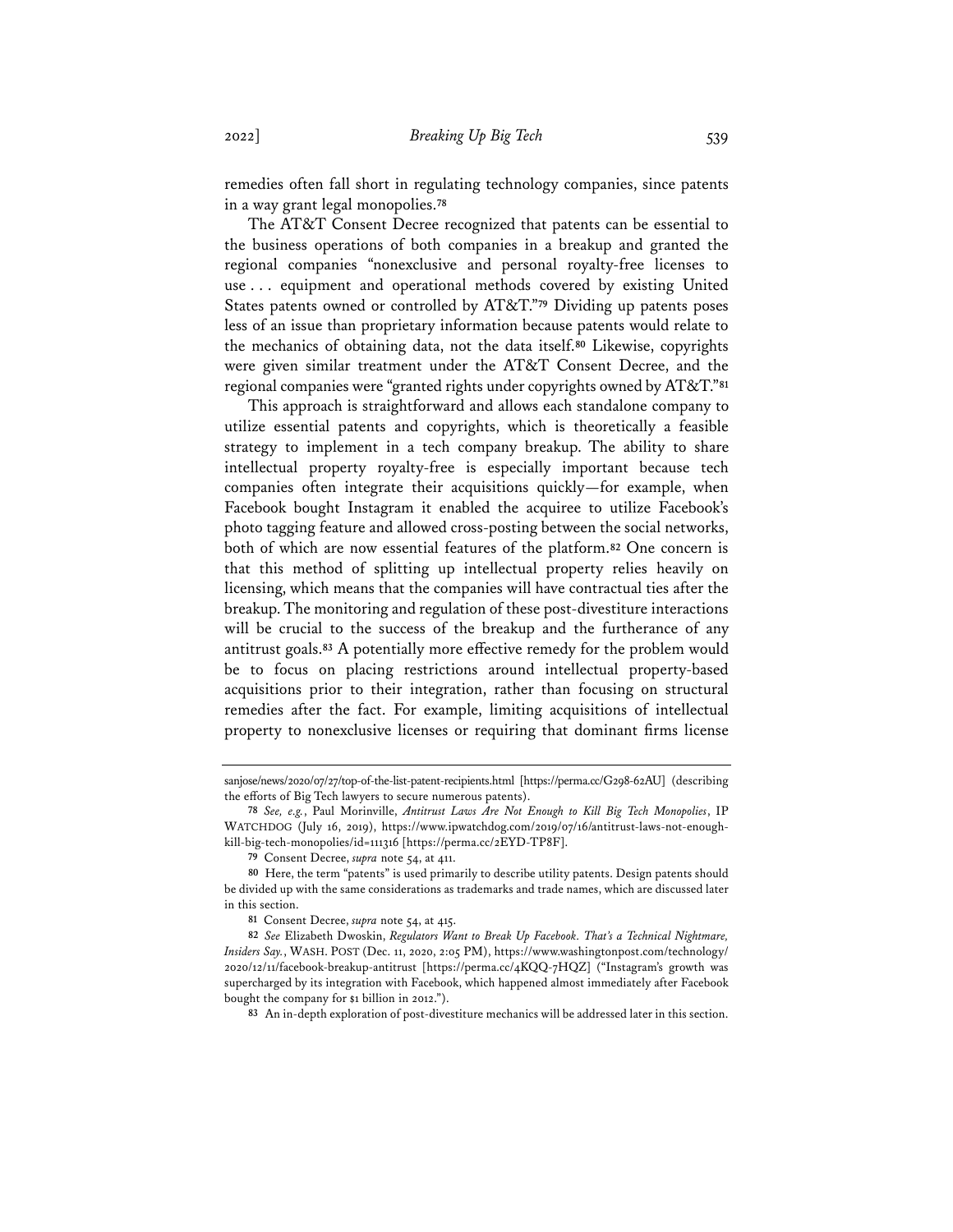certain technology on reasonable terms could help share the market growth associated with that technology with other firms in the sector.**<sup>84</sup>**

Finally, the Consent Decree also devotes a significant portion to discussing trademarks and trade names. It strictly states that AT&T and the regional operating companies were no longer permitted to use any common corporate name after the breakup.**<sup>85</sup>** It argues that this is because the essence of trademark protection requires that a trademark's owner "control the quality of the product or service associated with it," which is incompatible with the breakup's requirement that the regional companies perform functions completely independent of AT&T after the separation.**<sup>86</sup>** The prohibition against using a common corporate name would work in the case of a company like Facebook divesting Instagram or WhatsApp. But when breaking apart companies currently using common names, such as divesting Amazon Basics from Amazon Marketplace, this requirement would be more problematic.

Also, in the event that a breakup requires splitting up one solid entity rather than unwinding a merger, the post-breakup entity that gets to keep the trademarked name will have a competitive advantage over the other companies.**<sup>87</sup>** An example of this restructuring would be breaking up Google Search into three smaller search engine companies. Even ten years ago, Google's trademark was estimated to be valued at forty-four billion dollars, which accounted for 27% of the firm's overall value at that time.**<sup>88</sup>** So, in a case such as this one, the company awarded the trademarked name in the breakup would be granted an enormous asset, and may even be able to retain close to the same market share the parent company had prior to the breakup. In such a disproportionate situation, retiring the trademark altogether may be the only acceptable option.

## 3. Post-Divestiture Interactions

Administrators have previously considered structural antitrust remedies to be one-time enforcement actions, whereas behavioral remedies "require ongoing government oversight of the monopolist."**<sup>89</sup>** But, it will be important

**<sup>84</sup>** *See* Hovenkamp, *supra* note 76, at 2043-44 (discussing in depth the remedy of using nonexclusive licenses to address intellectual property concerns in antitrust).

**<sup>85</sup>** Consent Decree, *supra* note 54, at 416.

**<sup>86</sup>** *Id.* at 415.

**<sup>87</sup>** *See* Shahar J. Dilbary, *Famous Trademarks and the Rational Basis for Protecting "Irrational Beliefs"*, 14 GEO. MASON L. REV. 605, 618 n.67 (2007) (describing how trademark protection aids businesses in protecting their strategic advantage).

**<sup>88</sup>** Sean Stonefield, *The 10 Most Valuable Trademarks*, FORBES (June 15, 2011, 11:22 AM), https://www.forbes.com/sites/seanstonefield/2011/06/15/the-10-most-valuable-trademarks [https://perma.cc/5CQ8-VSDA].

**<sup>89</sup>** Van Loo, *supra* note 6, at 1958.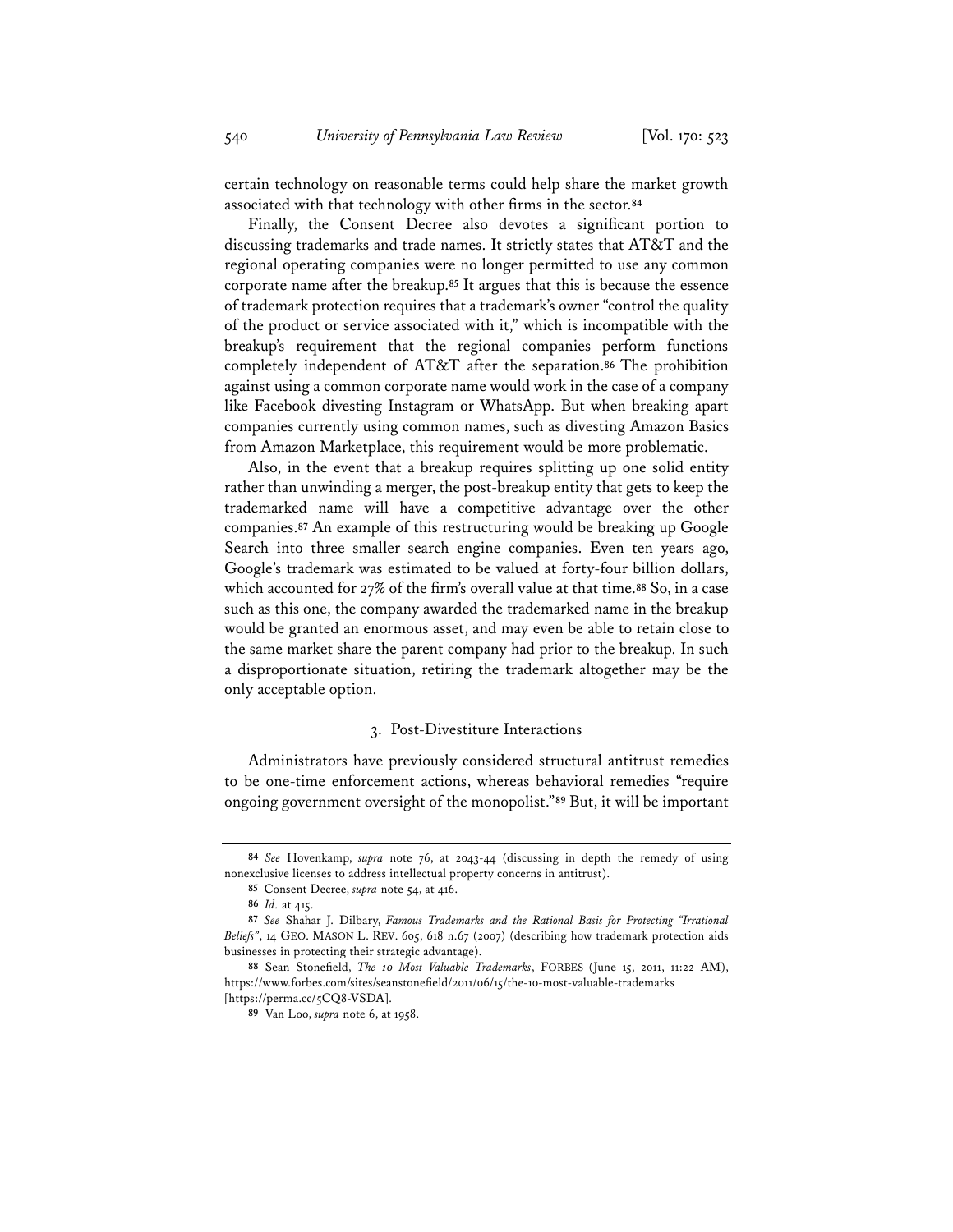for the court to dictate the specific details surrounding the interactions between the divested companies, since they will necessarily be in contact frequently. This post-divestiture monitoring is essential when crafting an effective breakup.

# a. *Contracts*

A recurring element throughout AT&T's breakup proposal is the reliance of post-divestiture contracts between AT&T and the BOCs that will be used to regulate the business relationships between the newly separated entities. The use of post-divestiture contracts is likely an essential ingredient of a successful breakup of the companies, as some level of interaction between the new entities is inevitable for at least an initial period, and these interactions are best addressed through predetermined contractual provisions. Waiting until after the breakup is approved to iron out the details of these contracts would be inadvisable since the specifics would be determined without any oversight from the court or regulatory agency. Therefore, while these postdivestiture contracts are an important takeaway from the AT&T breakup proposal, it is essential that any Big Tech breakup proposal consider certain details and dictate specific provisions within those contracts. Since these contracts would have to be implemented immediately post-breakup, it is essential that the court scrutinize not only the breakup proposal as a whole for antitrust issues, but also consider whether or not any future contracts included between the parties are absolutely necessary and akin to contracts issued to outside competitors.**<sup>90</sup>**

The AT&T court failed to consider the competitive impact of the contracts. For instance, one provision that was approved by the court stipulates that:

[t]he non-owning party [of a multifunction facility] will have the right to require changes in multifunction facilities (other than increases in capacity) which will not impair the use of that facility by the owning party, provided that the costs of any such changes will be borne by the non-owner, unless the parties otherwise agree . . . .**<sup>91</sup>**

Here, the divestiture had not even occurred and already the court has approved a provision that could enable a spinoff company to obtain a

**<sup>90</sup>** For example, the AT&T Consent Decree allows for contracts between the parties to contain an indemnity provision. Consent Decree, *supra* note 54, at 68. The court must inquire whether this kind of indemnity provision is common in AT&T's contracts with outside competitors and, if parallel contracts do not exist, whether such a provision is in pursuit of the breakup's procompetitive goals.

**<sup>91</sup>** *Id.* at 63.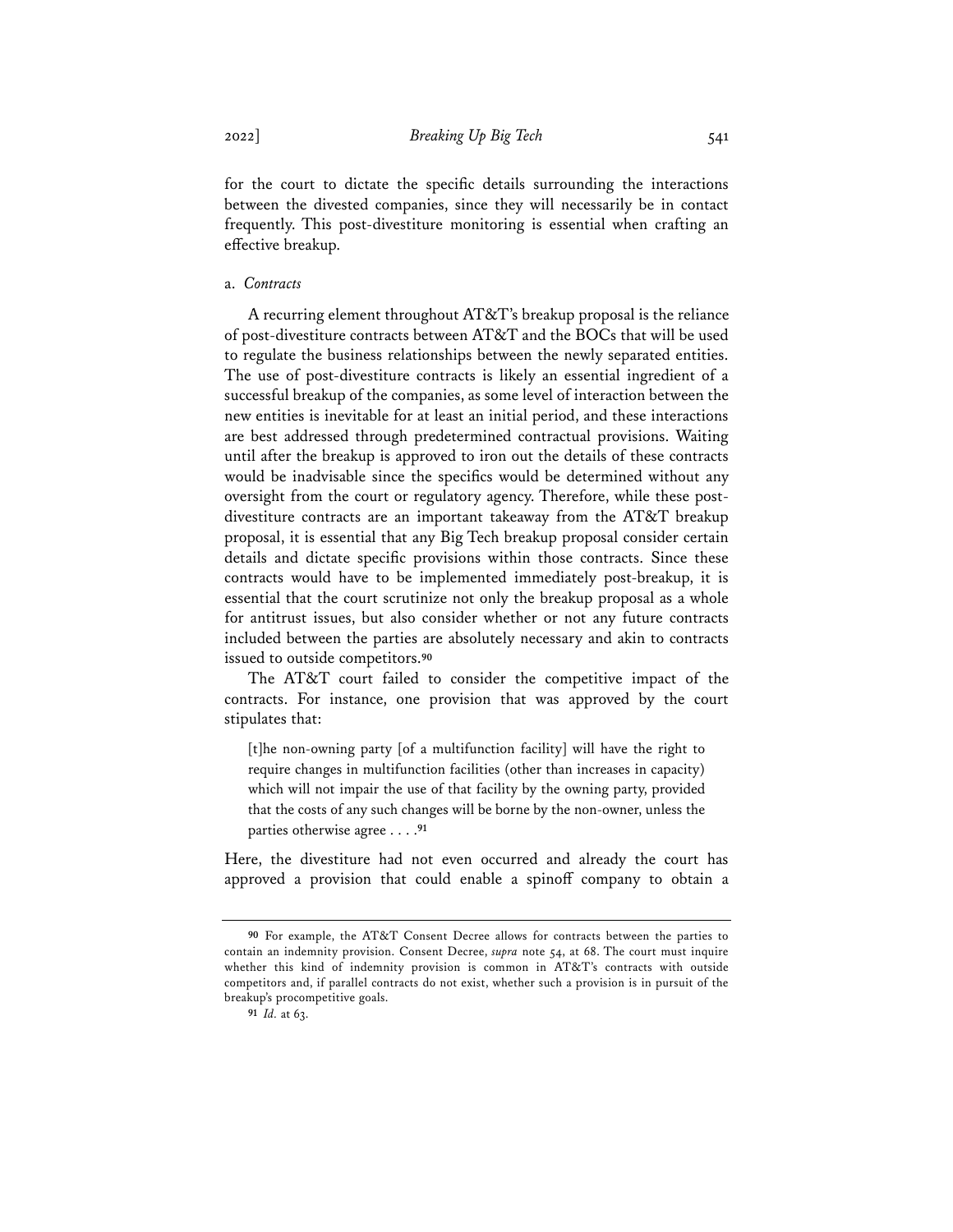favorable contract provision from its former parent company. The court approved this provision even though such favorable contract terms may never have been offered by the company to an outside competitor that was attempting to do business with that company under ordinary market conditions. Such a provision—or any other provision that similarly gives any kind of contractual benefit that a competitor would otherwise not receive should be avoided completely.

Some may argue that forcing these contract terms to adhere so closely to standard contracts with competitors will cause unnecessary stress on the parties during the breakup period. However, the Supreme Court already determined that "the Government cannot be denied the [divestiture] remedy because economic hardship, however severe, may result."**<sup>92</sup>** Per the doctrine, financial or other hardship is not a valid consideration when drafting the structure of a breakup, and it is important to remember that a breakup is a legal remedy for antitrust violations committed by the company. If the terms issued during the breakup cause excessive hardship on the divested corporations to the point where they may fail and cause consumer harm, it is likely a sign that a breakup is not the correct remedy**93**—not that the terms of the breakup need to be made more favorable. Therefore, the level of rigor when scrutinizing whether contract provisions resemble the ones given to outside competitors should not be lessened due to financial considerations, especially when they appear in contracts that are not intended or scheduled to expire by a certain date post-breakup.

Indeed, the expiration of these contracts is an important aspect to consider thoroughly. In the AT&T Consent Decree, it is stated that "AT&T and the BOCs intend to cease sharing network facilities as promptly as is reasonably feasible."**<sup>94</sup>** At first glance, this seems like a key provision in promoting competition after the breakup and thoroughly separating the companies' business interests. However, applying this kind of provision to Big Tech companies may prove difficult and presents its own unique set of challenges.**<sup>95</sup>** It is important to consider whether these kinds of provisions are feasible when the contracts relate to sharing an intangible item such as consumer data or intellectual property like a proprietary algorithm, as

**<sup>92</sup>** United States v. E.I. du Pont de Nemours & Co., 366 U.S. 316, 327 (1961). *But see* Van Loo, *supra* note 6, at 1990 (describing how the court of appeals overturned Microsoft's breakup order because it believed testimony about shareholder value should have been considered).

**<sup>93</sup>** *See infra* Section II.C.

**<sup>94</sup>** Consent Decree, *supra* note 54, at 56.

**<sup>95</sup>** In the case of physical assets or easily divisible or easily recreated intangible assets, an expiration provision is still advisable, because it balances the fact that certain post-breakup contracts are a practical necessity while also acknowledging that sharing facilities for too long could pose antitrust problems that negate the breakup's desired procompetitive goals. Any platform breakup proposal should still utilize these types of expiration provisions where possible.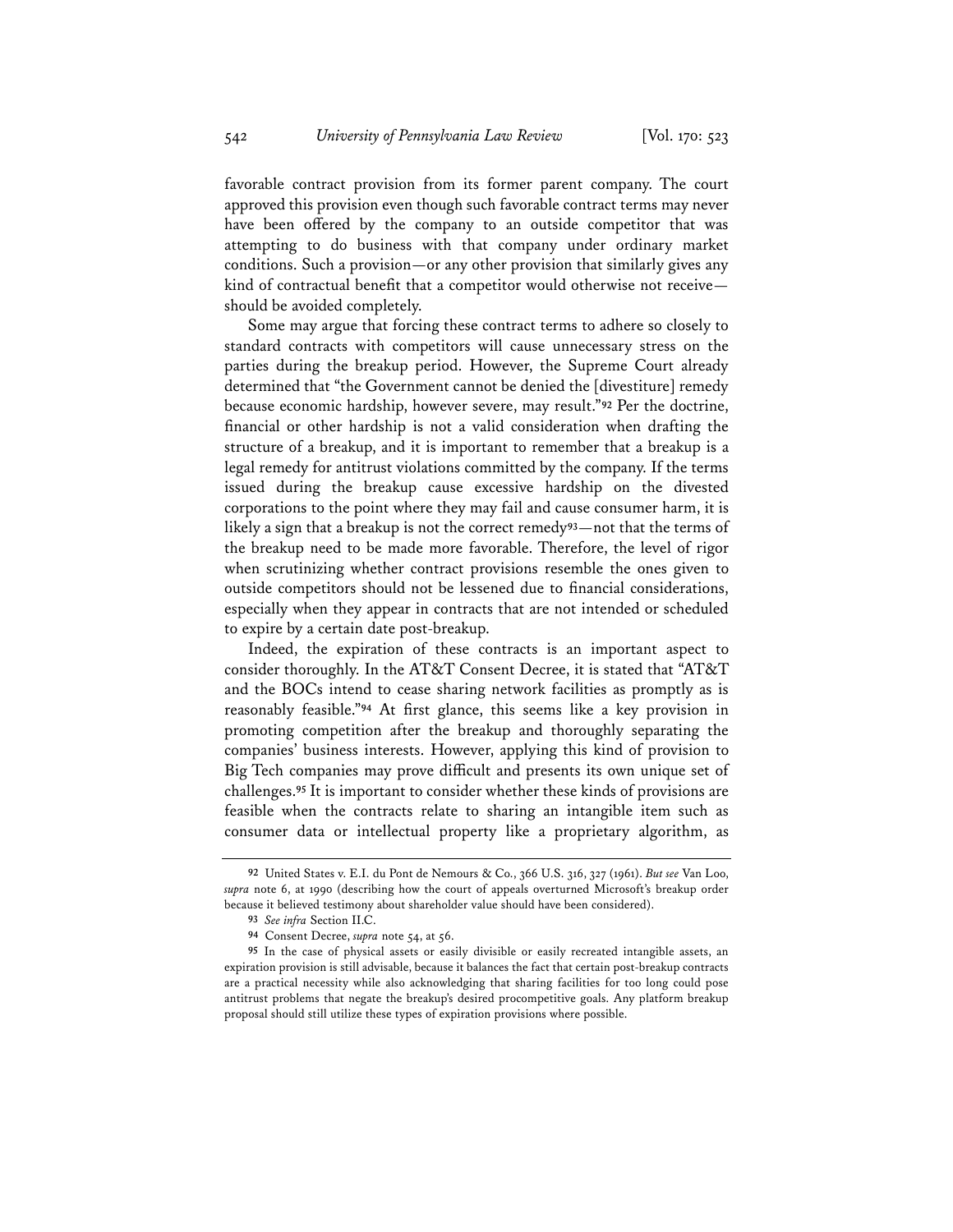opposed to the physical assets they were used for in the AT&T Consent Decree. As discussed previously in this Comment, intangible assets like data and intellectual property create an additional set of concerns to consider when formulating a breakup proposal.**<sup>96</sup>** Since some of these intangibles may be so central to the business model of the company as well as proprietary and therefore difficult to recreate or separate, there may not be a way for the companies to exist without having contracts in perpetuity. One may argue that certain agreements for intangible assets, like those for sharing intellectual property, are akin to a standard licensing agreement and therefore do not need an expiration date to avoid antitrust issues. However, since the agreements will need to be drafted while the companies are still together and may involve data or algorithms that would never have ordinarily been shared with a competitor, it could be easy for the divesting company to slip in sweetheart provisions that afford it a favorable position in the market and therefore frustrate the procompetitive goals of the breakup. Furthermore, the fact that there will now be two competing companies in possession of an intangible asset that previously belonged to a single company is not enough to promote competition. Recall the example of Google advertising and Google Search discussed in Subsection II.A.2. In a case like this where the separated companies both rely on the same algorithm but will compete in different markets after the separation, there is little antitrust benefit in the resulting market, since even though Google will be made into two smaller firms, the resulting firms will still have the same dominant position in the market that they held prior to the breakup.**<sup>97</sup>** As a result, additional consideration will be needed when dealing with contracts related to sharing intangible assets. Again, if the divested corporations are unable to exist as wholly separate entities and require having certain contracts that will tie them together indefinitely, it may be another sign that a breakup is not the correct remedy for that case.

#### b. *Dispute Resolution*

In addition to ongoing contracts and post-divestiture interactions between the companies, there will inevitably be a need to review these interactions. The AT&T Consent Decree proactively addresses this need by establishing an Intercompany Review Board that would act as a standing committee for immediate dispute resolution for minor disputes arising out of

**<sup>96</sup>** *Infra* Subsection II.B.2.

**<sup>97</sup>** *See* Hovenkamp, *supra* note 76, at 2006 ("An antitrust remedy should be evaluated by its success in increasing output, decreasing prices, improving product quality, or spurring innovation . . . . It is not antitrust's purpose to make firms smaller, unprofitable, or less efficient . . . .").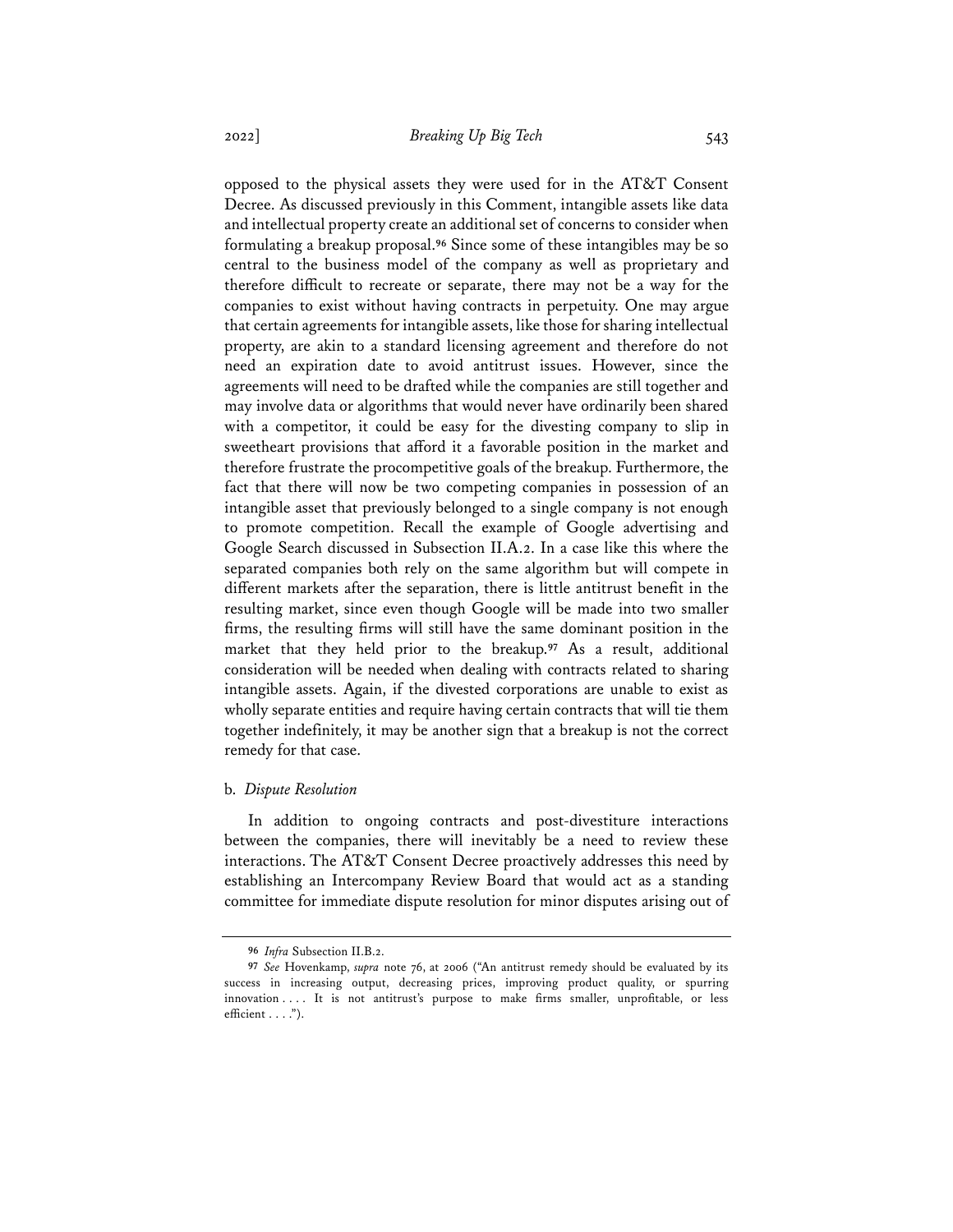the agreement.**<sup>98</sup>** The Intercompany Review Board is comprised of executives from each company and is primarily for resolving business disputes that might arise from the ongoing contracts rather than serving any antitrust function.**<sup>99</sup>**

While the use of an Intercompany Review Board to solve post-divestiture disputes between the companies has benefits, it also raises some concerns. As mentioned previously, it is crucial that any post-divestiture contracts between the companies that will be used for a significant amount of time are as close as possible to contracts issued to outside competitors.**<sup>100</sup>** On one hand, the use of a review board such as this could be helpful in resolving minor disagreements that require immediate resolution, as the decree intends it to.**<sup>101</sup>** This is helpful because the companies will have contact after the breakup as a matter of necessity, and there will be an inevitable transition period before they can act as fully autonomous companies. A review board is well-suited to serve its function during this interim period. However, the AT&T Consent Decree makes no mention of an end date for this Board yet simultaneously allows for informal resolution of disputes related to the restructuring,**<sup>102</sup>** a combination that could be dangerously anticompetitive without any oversight.

Additionally, the AT&T Consent Decree's dispute resolution process allows for disputes not solved by the Board within ten days to be submitted for binding arbitration.**<sup>103</sup>** Arbitration contracts are popular contract provisions and likely could be found in contracts with outside competitors as well.**<sup>104</sup>** However, since these contracts were a result of an antitrust remedy, it is advisable that true legal disputes arising out of these contracts face full legal scrutiny in court, as arbitration is often favorable to corporate interests and could result in lower settlement amounts or other benefits that a court would not have otherwise approved.**<sup>105</sup>** Further, the removal of any arbitration

**102** *Id.* at 73.

**<sup>98</sup>** Consent Decree, *supra* note 54, at 72-73.

**<sup>99</sup>** *See id.* at 72 ("[A]ny dispute . . . arising out of the provisions of this Agreement, or any dispute regarding interpretation of any of its provisions, or any other dispute . . . will be referred within two working days to the Intercompany Review Board.").

**<sup>100</sup>** *See supra* Subsection II.A.3.a.

**<sup>101</sup>** *See* Consent Decree, *supra* note 54, at 72 ("Because many of the disagreements . . . will be minor in nature but will require immediate resolution, the contracts will provide [procedures for dispute resolution, including the Intercompany Review Board].").

**<sup>103</sup>** *Id.*

**<sup>104</sup>** *Cf.* Alexander J.S. Colvin, *The Growing Use of Mandatory Arbitration*, ECON. POL'Y INST. (Apr. 6, 2018), https://www.epi.org/publication/the-growing-use-of-mandatory-arbitration-access-tothe-courts-is-now-barred-for-more-than-60-million-american-workers [https://perma.cc/JFB7-Z8KQ] (reporting on the widespread use of mandatory arbitration in employment contracts).

**<sup>105</sup>** *See* Ross Eisenbrey, *Mandatory Arbitration Unfairly Tilts the Legal System in Favor of Corporations and Employers*, ECON. POL'Y INST. (Jan. 28, 2016), https://www.epi.org/ publication/mandatory-arbitration-unfairly-tilts-the-legal-system [https://perma.cc/63CD-NCJH] ("Private arbitration can forbid class actions, limit damages, allow the employer to choose the arbitrator, and cut off appeals, resulting in a system unfairly tilted in the employer's favor.").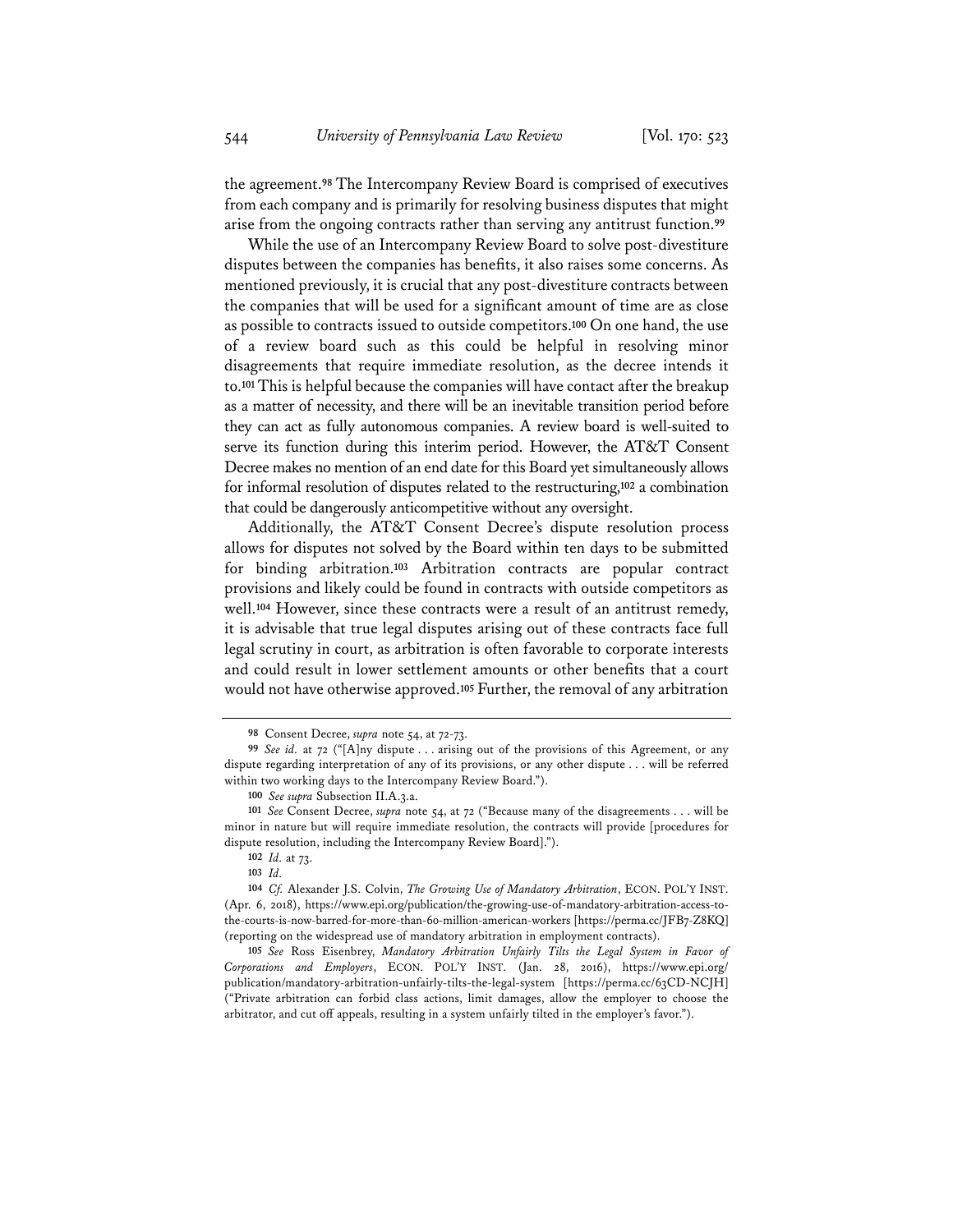clause would allow the court to monitor and potentially rework some of the provisions added to ensure that the court's procompetitive goals were being met, something even an unbiased arbitration court would be ill-suited to do.

A well-crafted Big Tech breakup proposal should include some variation of an Intercompany Review Board to smooth things over during the transition period, but it is advisable that such a Board include either thirdparty persons who can act as a guidepost for industry standards or regulators who can confirm that none of the resolutions are leading to anticompetitive benefits. Since such a board has many benefits during the immediate postdivestiture period, the court might as well take advantage of the board's existence by using it for ongoing antitrust oversight.

### B. *Are Breakups the Answer?*

Based on the analysis above, it is clear that orchestrating the breakup of a Big Tech company would be extremely complex and much more challenging than the AT&T breakup was. This does not mean that courts should not pursue breakups as a remedy just because it would be complicated, it only means that care should be taken to make sure that a breakup is the best solution for efficiently remedying antitrust violations.

Some scholars have posited that breakups are most useful when reversing acquisitions and spinning off previously acquired companies that would be competitive in the market.**<sup>106</sup>** This is supported by the analysis above, which demonstrates how difficult it is when one intangible resource is central to the business model. However, the degree of integration of an acquired company will also factor into whether it is a good candidate for a spinoff at all.**<sup>107</sup>** For example, in the case of Facebook, Instagram was so immediately and heavily integrated that it would likely take years for a breakup to be finalized.**<sup>108</sup>** A former Facebook engineer stated that "Instagram is no longer viable outside of Facebook infrastructure. They spent six years moving things over."**<sup>109</sup>** Again, the fact that a breakup would be cumbersome and lengthy is not alone a reason not to utilize a structural remedy, but time comes with a cost. A multi-year breakup would mean a lot of time for anticompetitive harms to take place, and a lot of time for companies to find clever ways to retain their competitive advantage. Also, in an industry like technology that changes so

**<sup>106</sup>** *See generally* Hovenkamp, *supra* note 76 (discussing breakups and spinoffs as one of the possible remedies for technology platform monopolies).

**<sup>107</sup>** *See id.* at 2008 ("In some cases, acquired assets are eventually so completely integrated into the acquiring firm that the spinoff problem is not materially different from that of internally developed assets.").

**<sup>108</sup>** *See* Dwoskin, *supra* note 82 (stating the opinion of a former Facebook engineer who supports a breakup but admits that "[i]t would take years").

**<sup>109</sup>** *Id.*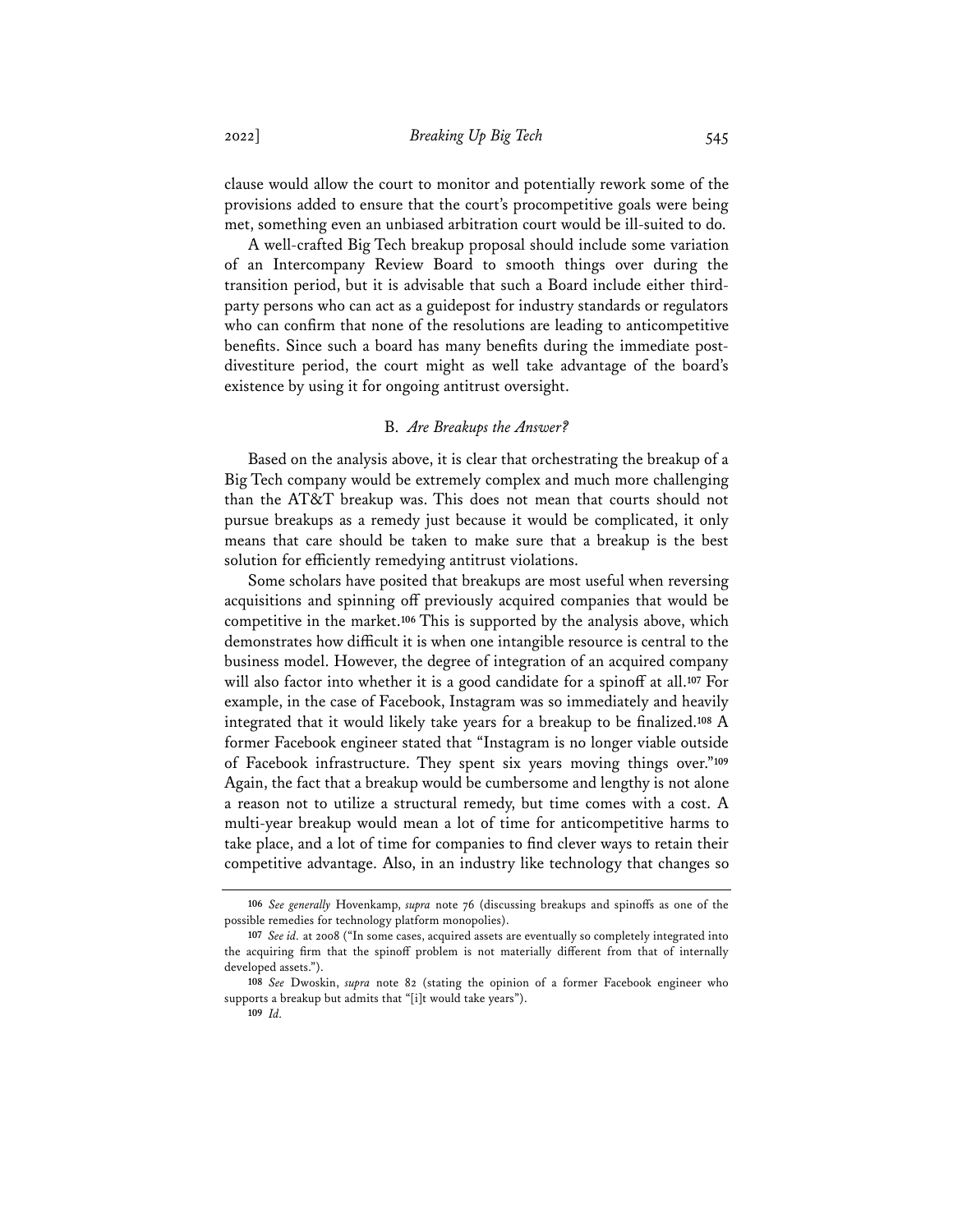rapidly, the spinoff company—or the entire market for that matter—could be obsolete by the time the breakup is complete, and the Big Tech parent company's business model could look completely different. On the other hand, a less integrated and more recently acquired asset like WhatsApp "would be more like a six-month technical project."**<sup>110</sup>** However, even though WhatsApp is less integrated, another source argued that spinning it off while maintaining the quality of service would actually "take years."**<sup>111</sup>** If courts believe this would be a beneficial spinoff, there are few compelling reasons, in addition to the lengthy timelines discussed, not to advocate for a breakup in this instance.**<sup>112</sup>** For example, some have speculated that "[t]he practice of retroactively unwinding mergers will spark caution and uncertainty among businesses and presumably dim merger activity," which is another factor that may affect the competitiveness of the market and should be considered.**<sup>113</sup>**

For divestitures that don't involve unwinding mergers but rather require dividing up an entity that has always functioned as one company, the analysis in Part II.A shows the extraordinary difficulty this will present. Even in historical antitrust cases where the divestiture involved a manufacturing company—which, based on the prior analysis in this Comment, would be the simplest kind of business to separate as it does not involve many intangible assets—dividing up integrated physical assets was deemed too difficult to separate according to the court.**<sup>114</sup>** The judge in that case stated that "with one set of jigs and tools, one foundry, one laboratory for machinery problems, one managerial staff, and one labor force[,] [i]t takes no Solomon to see that this organism cannot be cut into three equal and viable parts."**<sup>115</sup>** In cases where one business is split up into smaller competitive companies, it will be difficult to ensure that the resulting companies are all functional, and "[t]he goal is to maintain the competition that the merger would have eliminated, which requires that the divested assets remain in the market at their current competitive strength for the foreseeable future."**<sup>116</sup>**

Finally, the remedy of breaking up a company also involves heavy costs to the efficiency of that company, which in turn can lead to an increase in prices or decrease in quantity, which is antithetical to the goals of antitrust under

**<sup>110</sup>** *Id.*

**<sup>111</sup>** *Id.*

**<sup>112</sup>** *See id.* (describing how a breakup would be inadvisable because of the way Facebook "integrated the back-end technology" to deeply intwine the functionalities of Facebook and Instagram). **113** Susie Kim, *The Warren Proposal to Break Up Big Tech*, COLUM. BUS. L. REV. (Aug. 13, 2019),

https://journals.library.columbia.edu/index.php/CBLR/announcement/view/202

<sup>[</sup>https://perma.cc/ZP4F-E649].

**<sup>114</sup>** Phillips, *supra* note 49, at 17-18.

**<sup>115</sup>** United States v. United Shoe Mach. Corp., 110 F. Supp. 295, 348 (D. Mass. 1953).

**<sup>116</sup>** Phillips, *supra* note 49, at 18.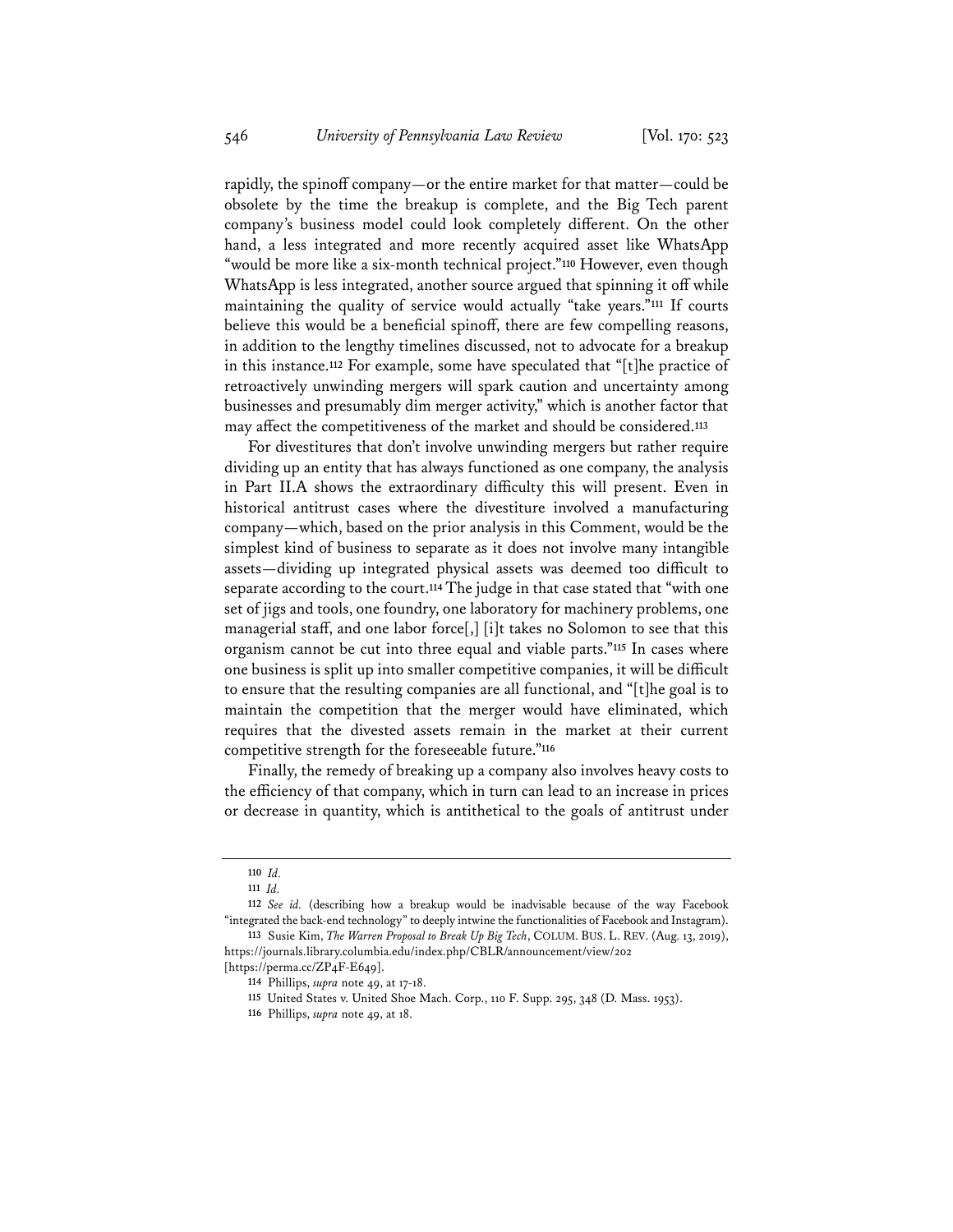the consumer welfare standard.**<sup>117</sup>** When suggesting a structural remedy, it is important to keep in mind the benefits afforded by economies of scale and economies of scope. It is better to promote remedies that address antitrust violations while still preserving the benefits of economies of scale and scope.**<sup>118</sup>**

## C. *Alternate Remedies*

Since breakups will be a challenging remedy to implement regardless of whether it is a spinoff unwinding a merger or a divestiture breaking up one business into competitive parts, it is best to explore alternative remedies that may provide the same procompetitive benefits as a breakup without the challenges.

For example, recent scholarship has highlighted the possibility of expanding the use of the essential facilities doctrine,**<sup>119</sup>** which seems to be especially beneficial when monopolists possess intangible essential facilities, as is frequently the case in the technology industry.**<sup>120</sup>** Additionally, if a structural remedy is still preferable to a behavioral one, structural separation could be a viable solution to cure anticompetitive harms by prohibiting businesses from entering certain industries while not necessarily requiring that they be broken up.**<sup>121</sup>** In addition, mandating interoperability could increase competition while still preserving economies of scale and scope.**<sup>122</sup>** Finally, the best remedy in a larger sense would be to increase enforcement of currently available antitrust regulations. For example, heavily increasing the scrutiny of mergers and acquisitions at an earlier stage would save agencies from having to go through lengthy lawsuits to undo them once they prove anticompetitive.

Although all these alternate remedies present their own difficulties, they avoid the high risk that breaking up companies would make the resulting businesses too inefficient to compete, therefore harming consumers and doing little to improve

**<sup>117</sup>** *See* Hovenkamp, *supra* note 76, at 2020 ("[B]reakups may impair efficient operation and harm consumers in the process.").

**<sup>118</sup>** *See id.* at 2032-33 (discussing the benefits of remedies such as interoperability which can address competitive concerns while still allowing for economies of scale and scope).

**<sup>119</sup>** The essential facilities doctrine requires an entity with control of an essential asset or infrastructure to allow competitors to access that resource. The doctrine is not commonly invoked by the courts, and the standard for being an essential facility is high. U.S. DEP'T. OF JUST., *Unilateral, Unconditional Refusals to Deal with Rivals*, *in* COMPETITION AND MONOPOLY: SINGLE-FIRM CONDUCT UNDER SECTION 2 OF THE SHERMAN ACT 119, 127-29 (2008).

**<sup>120</sup>** Sandheep Vaheesan, *Reviving an Epithet: A New Way Forward for the Essential Facilities Doctrine*, 3 UTAH L. REV. 911, 913 (2010) ("Prudent application of the doctrine to intangible essential facilities . . . can improve market outcomes.").

**<sup>121</sup>** *See* Khan, *supra* note 9, at 980 (suggesting prohibitions on market entry as one means of increasing the viability of structural separations).

**<sup>122</sup>** *See* Hovenkamp, *supra* note 76, at 1992 ("[A] high degree of interoperability . . . facilitates competition inside the network.").